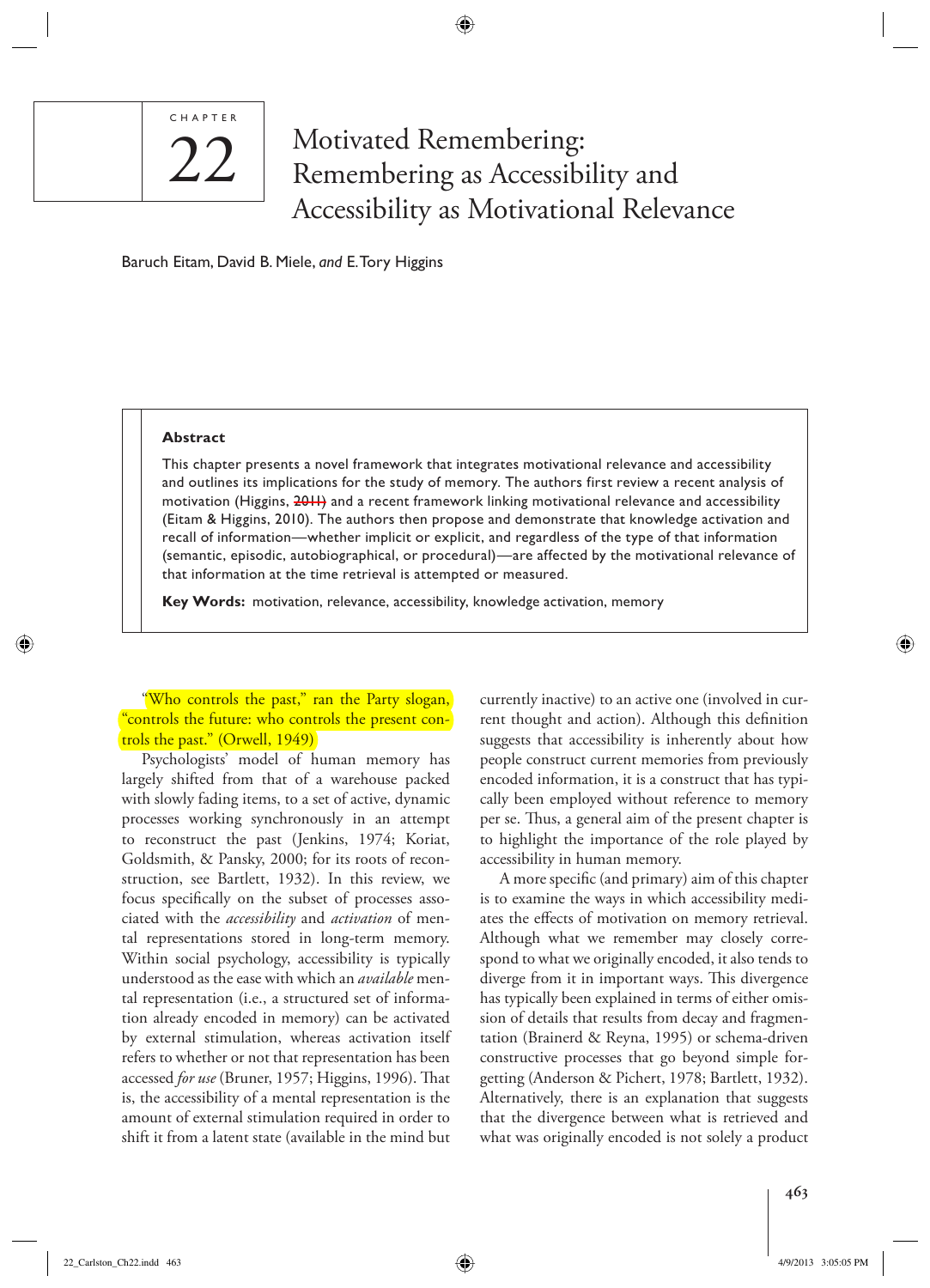of mere memory mechanisms, but instead results from the interaction between memory and motivational processes. From this *motivational* perspective, omissions and commissions reflect the objectives of the rememberer beyond the simple goal of producing an accurate and complete reproduction of all that was originally encoded. Borrowing from George Orwell, Each of us is the Party to our motives, and we ourselves, in the present, control what past we remember.

 To explore the various types of objectives that can affect human memory retrieval, we draw on a model of motivation that goes beyond the traditional notion that all of human striving can be reduced to the desire to approach pleasure and avoid pain (Higgins, 2012). Although this model does posit that a major component of motivation is wanting to be effective at having desired outcomes (i.e., value), it also proposes that, at an equally fundamental level, people want to be effective at establishing what's real (i.e., truth) and at managing what happens (i.e., control). Although the concepts of truth and control effectiveness, in comparison to value effectiveness, have received relatively little attention in the motivated cognition literature, we use them here to reinterpret and give structure to previously documented effects of motivation on memory retrieval.

 In addition to Higgins' (2012) analysis of motivation, we draw on a novel framework of knowledge activation and information processing (Eitam & Higgins, 2010) in order to explain how the effects of value, truth, and control effectiveness on memory retrieval are mediated by changes in accessibility. The framework, which is called *relevance of activated representations* (or ROAR for short), stipulates that stored mental representations become active (and the concepts they represent accessible) as a function of their actual or perceived relevance for increasing one's value, truth, and control effectiveness. Thus, according to ROAR, a central function of motivation is the *selection* of mental representations for use in thought and action. Before describing the ROAR framework in greater detail, we first review evidence for this claim.

#### **Motivation and Memory**

The idea that our experience is the product of cognition and motivation is not new (for reviews, see [Kunda, 1990;](https://www.researchgate.net/publication/20886311_The_Case_for_Motivated_Reason?el=1_x_8&enrichId=rgreq-1d51d9ddb7267f3a6a2f142f68a3fb5f-XXX&enrichSource=Y292ZXJQYWdlOzIzMDcyMDUyMztBUzo5OTAwMDk4NDI3Njk5OUAxNDAwNjE1MDgyNDMy) Molden & Higgins, 2005). Numerous studies have shown that we tend to see or hear those things in our environment that are relevant to our current goals and motives (e.g., Balcetis & [Dunning, 2006; Bruner, 1957;](https://www.researchgate.net/publication/10146769_On_Perceptual_Readiness?el=1_x_8&enrichId=rgreq-1d51d9ddb7267f3a6a2f142f68a3fb5f-XXX&enrichSource=Y292ZXJQYWdlOzIzMDcyMDUyMztBUzo5OTAwMDk4NDI3Njk5OUAxNDAwNjE1MDgyNDMy) Eitam, Schul, & Hassin, 2009; Eitam, Yeshurun, & Hassan, in press; Moray, 1959). This kind of motivated selectivity applies not only to perception but also to the entire range of processes our mind is capable of executing, from believing (Klein & Kunda, 1992) to acting (Rushworth, Walton, Kennerley, & Bannerman, 2004). Why, then, should remembering be any different?

 Kunda (1990) coined the terms *directional* and *nondirectional* motivation for describing the different ways in which motivation and cognition interact (see Kruglanski, 1989, for the similar distinction between *specific* and *nonspecific* epistemic motivation). On the one hand, motivation was sometimes viewed as "abducting" otherwise properly functioning cognitive processes in the service of gratifying some hedonic desire. Such directional (or specific) effects were described as resulting from efforts to selectively process information in order to reach a desired outcome or to maintain some comforting or otherwise hedonically pleasing belief (Kunda, 1990). On the other hand, it was also considered possible for motivation to increase the intensity of "properly functioning" cognitive processes in the service of reaching "the truth" or an optimal conclusion (e.g., Eitam, Hassin, & Schul, 2008; Kruglanski, 1989). Such (nondirectional or nonspecific) increases in intensity were thought to be mediated by either increased effort or additional processing.

Most research on motivational effects on memory has examined the effects of directional motivation on memory, and most of this research has focused on abductions of memory processes in the service of maximizing pleasure and minimizing pain. We will briefly illustrate some of this research. In a classic study by Sanitioso, Kunda, and Fong (1990; see also Brunot & Sanitioso, 2004), for example, participants recalled more autobiographical memories that were consistent with a particular personality trait (e.g., introversion) when they were led to believe that this trait was more (as opposed to less) desirable than its opposite (e.g., extroversion). Similarly, Dunning, Perie, and Story (1991) showed that people often activate prototypes or schemas that serve to maintain their sense of self-worth. In one study, participants were asked to specify whether or not certain personality traits fit with the concept of leadership. Participants were more likely to say that an attribute did fit if, at an earlier point in the study, they had claimed to possess that trait themselves. Importantly, they also endorsed these traits more quickly, suggesting that self-relevant personality

 $22$ \_Carlston\_Ch22.indd 464 4/9/2013 3:05:06 PM  $4/9/2013$  3:05:06 PM  $4/9/2013$  3:05:06 PM  $4/9/2013$  3:05:06 PM  $4/9/2013$  3:05:06 PM  $4/9/2013$  3:05:06 PM  $4/9/2013$  3:05:06 PM  $4/9/2013$  3:05:06 PM  $4/9/2013$  4:07:07: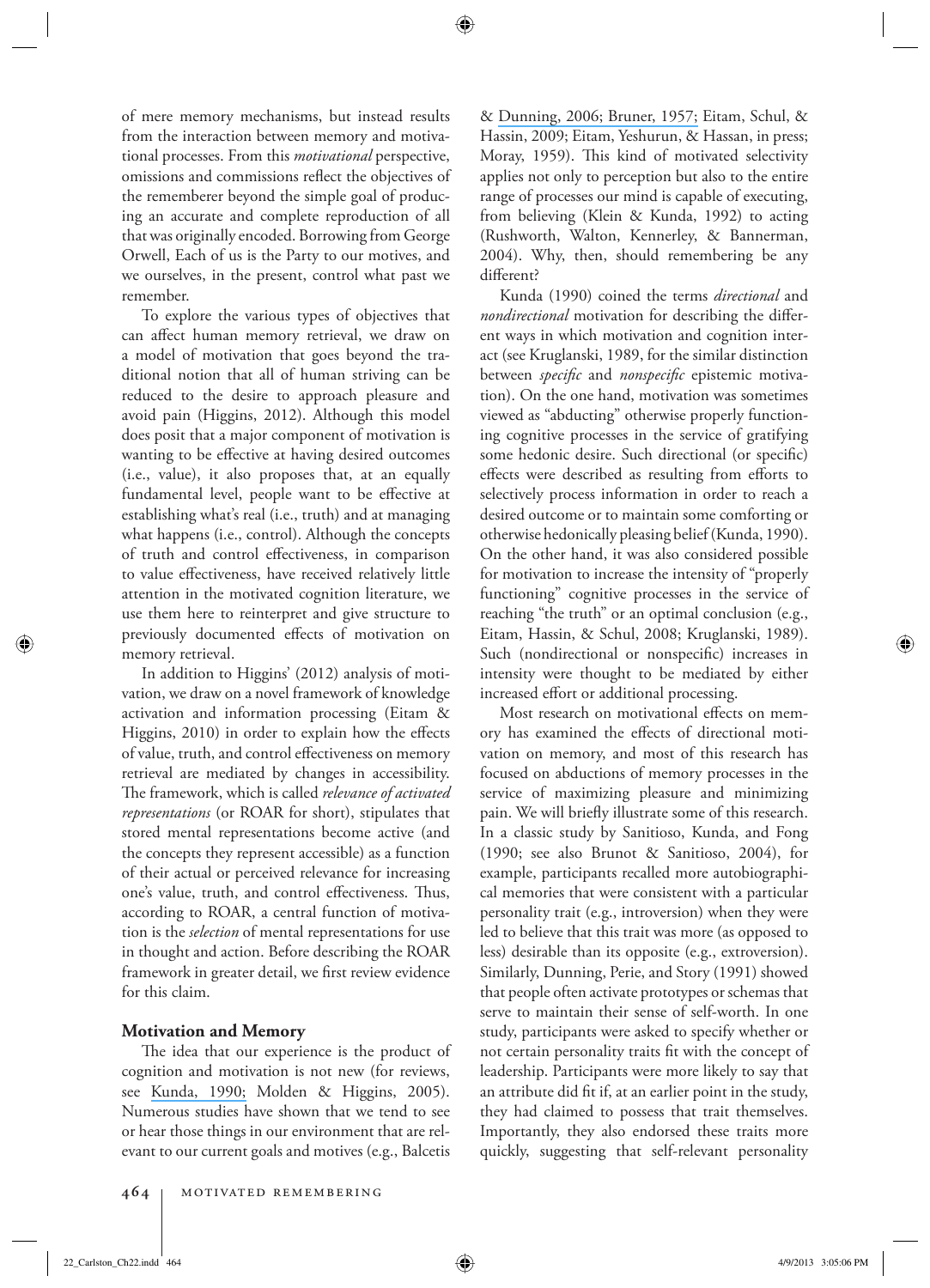traits were more accessible to participants (i.e., more active in their mind) than self-irrelevant traits.

 In a related set of studies, Sedikides and colleagues have demonstrated that people exhibit heightened recall of information that supports their desired self-image (Sedikides & Green, 2009). In addition, [McDonald and Hirt \(1997\)](https://www.researchgate.net/publication/14200947_When_Expectancy_Meets_Desire_Motivational_Effects_in_Reconstructive_Memory?el=1_x_8&enrichId=rgreq-1d51d9ddb7267f3a6a2f142f68a3fb5f-XXX&enrichSource=Y292ZXJQYWdlOzIzMDcyMDUyMztBUzo5OTAwMDk4NDI3Njk5OUAxNDAwNjE1MDgyNDMy) have shown that this type of selective recall extends to information about others. Specifically, participants in their experiments distorted their recall and recognition to be consistent with either positive expectations about an individual when this person was someone they liked or negative expectations when this person was someone they disliked. These findings relate to earlier findings by Ross and colleagues demonstrating the centrality of a seemingly "cognitive" factor (i.e., participants' expectancies) for memory reconstruction ([Conway & Ross, 1984](https://www.researchgate.net/publication/247434530_Getting_What_You_Want_by_Revising_What_You_Had?el=1_x_8&enrichId=rgreq-1d51d9ddb7267f3a6a2f142f68a3fb5f-XXX&enrichSource=Y292ZXJQYWdlOzIzMDcyMDUyMztBUzo5OTAwMDk4NDI3Njk5OUAxNDAwNjE1MDgyNDMy)). However, in keeping with the explanation provided by McDonald and Hirt, we will argue below that expectancies, rather than being just cognitive, also carry motivational relevance because they concern what will *really* happen in the future (truth effectiveness).

 More recently, Mather and colleagues documented yet another hedonically motivated direc-tional effect on memory ([Mather & Carstensen,](https://www.researchgate.net/publication/7609156_Aging_and_Motivated_Cognition_The_Positivity_Effect_in_Attention_and_Memory?el=1_x_8&enrichId=rgreq-1d51d9ddb7267f3a6a2f142f68a3fb5f-XXX&enrichSource=Y292ZXJQYWdlOzIzMDcyMDUyMztBUzo5OTAwMDk4NDI3Njk5OUAxNDAwNjE1MDgyNDMy) [2005](https://www.researchgate.net/publication/7609156_Aging_and_Motivated_Cognition_The_Positivity_Effect_in_Attention_and_Memory?el=1_x_8&enrichId=rgreq-1d51d9ddb7267f3a6a2f142f68a3fb5f-XXX&enrichSource=Y292ZXJQYWdlOzIzMDcyMDUyMztBUzo5OTAwMDk4NDI3Njk5OUAxNDAwNjE1MDgyNDMy)). Specifically, as people get older and presumably become increasingly motivated to optimize well-being, they tend to recall positively biased information about past choices and experiences. Furthermore, although this bias may result from self-regulatory processes that require a certain degree of cognitive control, it appears to be unintentional, or at least not consciously intentional ([Knight,](https://www.researchgate.net/publication/5808867_Aging_and_Goal-Directed_Emotional_Attention_Distraction_Reverses_Emotional_Biases?el=1_x_8&enrichId=rgreq-1d51d9ddb7267f3a6a2f142f68a3fb5f-XXX&enrichSource=Y292ZXJQYWdlOzIzMDcyMDUyMztBUzo5OTAwMDk4NDI3Njk5OUAxNDAwNjE1MDgyNDMy) [et al., 2007](https://www.researchgate.net/publication/5808867_Aging_and_Goal-Directed_Emotional_Attention_Distraction_Reverses_Emotional_Biases?el=1_x_8&enrichId=rgreq-1d51d9ddb7267f3a6a2f142f68a3fb5f-XXX&enrichSource=Y292ZXJQYWdlOzIzMDcyMDUyMztBUzo5OTAwMDk4NDI3Njk5OUAxNDAwNjE1MDgyNDMy)).

 In line with Mather's conceptualization of this positivity bias as a motivated, selective process, others have demonstrated that the act of remembering is closely tied to peoples' current goals or attitudes (e.g., [Ross, 1989](https://www.researchgate.net/publication/232515622_Relation_of_Implicit_Theories_to_the_Construction_of_Personal_Histories?el=1_x_8&enrichId=rgreq-1d51d9ddb7267f3a6a2f142f68a3fb5f-XXX&enrichSource=Y292ZXJQYWdlOzIzMDcyMDUyMztBUzo5OTAwMDk4NDI3Njk5OUAxNDAwNjE1MDgyNDMy)). For example, Moberly and MacLeod (2006) recently showed that memories that were relevant to participants' self-described goals were more easily accessed than memories that were not goal relevant (see also Crane, Goddard, & Pring, 2009). In addition, [Gramzow and Willard](https://www.researchgate.net/publication/6925402_Exaggerating_Current_and_Past_Performance_Motivated_Self-Enhancement_Versus_Reconstructive_Memory?el=1_x_8&enrichId=rgreq-1d51d9ddb7267f3a6a2f142f68a3fb5f-XXX&enrichSource=Y292ZXJQYWdlOzIzMDcyMDUyMztBUzo5OTAwMDk4NDI3Njk5OUAxNDAwNjE1MDgyNDMy) [\(2006\)](https://www.researchgate.net/publication/6925402_Exaggerating_Current_and_Past_Performance_Motivated_Self-Enhancement_Versus_Reconstructive_Memory?el=1_x_8&enrichId=rgreq-1d51d9ddb7267f3a6a2f142f68a3fb5f-XXX&enrichSource=Y292ZXJQYWdlOzIzMDcyMDUyMztBUzo5OTAwMDk4NDI3Njk5OUAxNDAwNjE1MDgyNDMy) showed that positive bias in college students' memories of past performance (i.e., self-reported grade point average [GPA]) resulted from the dispositional motivation to self-enhance, but only when these memories were relevant to a current goal (i.e., the desire to maintain or improve their GPA). When students' memories were relevant only to a past and completed goal (i.e., self-reported Scholastic Aptitude Test [SAT] scores that were relevant in the past to gain entry to a good college), positive bias instead resulted from a reduction in accessibility of past test scores, which allowed participants to "reconstruct" past performance based on their positive beliefs about the self. Although these effects led Gramzow and Willard to differentiate between *motivational* and *reconstructive* memory processes, they are also a demonstration of the interplay among motivational relevance, accessibility, and memory. Although both students' GPA and SAT scores are relevant for the goal of maintaining a positive self-image, they differ in their current task relevance and hence in their accessibility. Consequently, other sources of relevance such as "expectancies" about oneself that are measured by beliefs about achievement level (and can relate to current truth effectiveness) may have more influence in the second (SAT) case compared with the first.

One final and rather striking example of how motivation can affect remembering is a classic study by Anderson and Pichert (1978). In two experiments, participants adopted the perspective of either a burglar or homebuyer while reading a story about two boys who head back to one of the boys' homes after cutting school. After they finished reading, participants were asked to recall as much of the story as they could remember. Five minutes later, they were asked to recall the story for a second time; however, this time, half of the participants were instructed to switch perspectives (from burglar to homebuyer or vice versa) before doing so. The results showed that, after switching perspectives, participants recalled more of the information that was irrelevant from the first perspective but was now relevant from the second perspective. Hence seemingly forgotten information became accessible after becoming motivationally relevant.

Taken together, the findings reviewed above afford two tentative conclusions. The first is that memory retrieval can be influenced by people's motivations and that these motivations are not limited to the desire to generate a complete or infallible reconstruction of the past. The second conclusion, which we explore more closely below, is that (at least in some cases) the way motivation affects remembering may be analogous to the way motivation affects other, more automatic, forms of knowledge activation.

#### **Motivated Accessibility from Relevance**

 Within social psychology, knowledge activation has become a prominent mechanistic explanation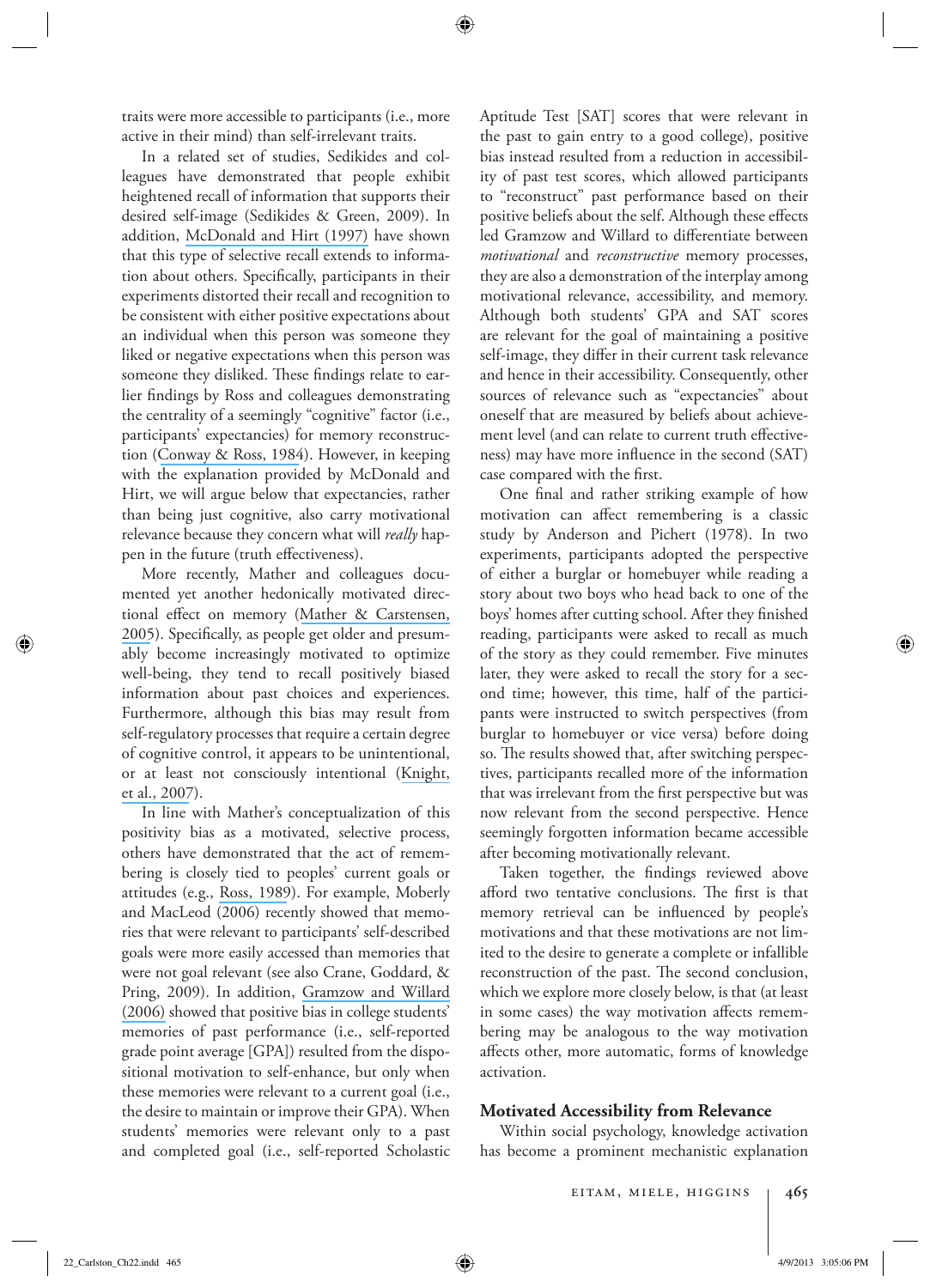for a number of different phenomena (for a recent review, see [Eitam & Higgins, 2010](https://www.researchgate.net/publication/49644122_Motivation_in_Mental_Accessibility_Relevance_Of_A_Representation_ROAR_as_a_New_Framework?el=1_x_8&enrichId=rgreq-1d51d9ddb7267f3a6a2f142f68a3fb5f-XXX&enrichSource=Y292ZXJQYWdlOzIzMDcyMDUyMztBUzo5OTAwMDk4NDI3Njk5OUAxNDAwNjE1MDgyNDMy)). In many cases, this explanation is based on the idea that motivation can affect thought and action by controlling which mental representations become active and how long they stay active. The seed for this idea can be traced back to Bluma Zeigarnik's (1938) pioneering research, which demonstrated that people's memory for uncompleted or interrupted tasks is better than their memory for completed tasks (Förster, Liberman, & Higgins, 2005).

 Echoing the literature on motivated memory reviewed above, the majority of the research on knowledge activation has focused on how end states, goals, and needs affect the accessibility of mental representations (i.e., directional effects). For example, in a study by Förster and colleagues (2005), participants were assigned the goal of identifying and responding to a specific visual cue (i.e., a pair of eyeglasses). Response times to eyeglass-related words on a subsequent lexical decision task (which serve as the "gold standard" for measuring a representation's degree of activation) demonstrated that the concept of eyeglasses was more active in participants' minds before (compared with after) the goal had been completed. The relation between motivation and knowledge activation has also been explored more broadly than just in reference to specific task goals. Using the same basic paradigm as Förster et al. (2005), for example, [Hedberg and Higgins \(2011\)](https://www.researchgate.net/publication/51498773_What_Remains_on_Your_Mind_After_You_Are_Done_Flexible_Regulation_of_Knowledge_Accessibility?el=1_x_8&enrichId=rgreq-1d51d9ddb7267f3a6a2f142f68a3fb5f-XXX&enrichSource=Y292ZXJQYWdlOzIzMDcyMDUyMztBUzo5OTAwMDk4NDI3Njk5OUAxNDAwNjE1MDgyNDMy) reported that the rate of decay in accessibility after the goal is *faster* for individuals with stronger promotion concerns with gains and advancement and is *slower* for individuals with stronger prevention concerns with nonlosses and security (for a discussion of promotion *vs* . prevention concerns, see [Higgins,](https://www.researchgate.net/publication/13814859_Beyond_Pleasure_and_Pain?el=1_x_8&enrichId=rgreq-1d51d9ddb7267f3a6a2f142f68a3fb5f-XXX&enrichSource=Y292ZXJQYWdlOzIzMDcyMDUyMztBUzo5OTAwMDk4NDI3Njk5OUAxNDAwNjE1MDgyNDMy) [1997\)](https://www.researchgate.net/publication/13814859_Beyond_Pleasure_and_Pain?el=1_x_8&enrichId=rgreq-1d51d9ddb7267f3a6a2f142f68a3fb5f-XXX&enrichSource=Y292ZXJQYWdlOzIzMDcyMDUyMztBUzo5OTAwMDk4NDI3Njk5OUAxNDAwNjE1MDgyNDMy)—a clear indication that motivational concerns can influence accessibility. As other examples, Moskowitz, Gollwitzer, Wasel, and Schaal (1999) have demonstrated that the general goal of being egalitarian can unintentionally reduce people's activation of stereotypes, and [Ferguson \(2008\)](https://www.researchgate.net/publication/23489256_On_Becoming_Ready_to_Pursue_a_Goal_You_Don) showed that this remains true even when people are unaware that they possess this goal.

How, then, does motivation influence knowledge activation? One clue comes from a recent demonstration that relates the "positive affect" that is associated with an active representation to the duration that the representation remains active ([Aarts,](https://www.researchgate.net/publication/24309945_Priming_and_Authorship_Ascription_When_Nonconscious_Goals_Turn_Into_Conscious_Experiences_of_Self-Agency?el=1_x_8&enrichId=rgreq-1d51d9ddb7267f3a6a2f142f68a3fb5f-XXX&enrichSource=Y292ZXJQYWdlOzIzMDcyMDUyMztBUzo5OTAwMDk4NDI3Njk5OUAxNDAwNjE1MDgyNDMy) [Custers, & Marien, 2009](https://www.researchgate.net/publication/24309945_Priming_and_Authorship_Ascription_When_Nonconscious_Goals_Turn_Into_Conscious_Experiences_of_Self-Agency?el=1_x_8&enrichId=rgreq-1d51d9ddb7267f3a6a2f142f68a3fb5f-XXX&enrichSource=Y292ZXJQYWdlOzIzMDcyMDUyMztBUzo5OTAwMDk4NDI3Njk5OUAxNDAwNjE1MDgyNDMy); for recent reviews, see [Eitam & Higgins, 2010;](https://www.researchgate.net/publication/49644122_Motivation_in_Mental_Accessibility_Relevance_Of_A_Representation_ROAR_as_a_New_Framework?el=1_x_8&enrichId=rgreq-1d51d9ddb7267f3a6a2f142f68a3fb5f-XXX&enrichSource=Y292ZXJQYWdlOzIzMDcyMDUyMztBUzo5OTAwMDk4NDI3Njk5OUAxNDAwNjE1MDgyNDMy) Custers, Eitam, & Bargh, 2012). Such findings suggest that having a goal or a need (e.g., being thirsty) leads the mind to assign

"positive valence" or "incentive value" to goal- or need-relevant knowledge ([Custers & Aarts, 2005;](https://www.researchgate.net/publication/7600988_Positive_affect_as_implicit_motivator_On_the_nonconscious_operation_of_behavioral_goals?el=1_x_8&enrichId=rgreq-1d51d9ddb7267f3a6a2f142f68a3fb5f-XXX&enrichSource=Y292ZXJQYWdlOzIzMDcyMDUyMztBUzo5OTAwMDk4NDI3Njk5OUAxNDAwNjE1MDgyNDMy) [Ferguson & Bargh, 2004](https://www.researchgate.net/publication/51367133_Liking_is_for_doing_The_effect_of_goal_pursuit_on_automatic_evaluation?el=1_x_8&enrichId=rgreq-1d51d9ddb7267f3a6a2f142f68a3fb5f-XXX&enrichSource=Y292ZXJQYWdlOzIzMDcyMDUyMztBUzo5OTAwMDk4NDI3Njk5OUAxNDAwNjE1MDgyNDMy)). This, in turn, suggests that the motivational relevance of knowledge representations is dynamically computed (cf., [Custers](https://www.researchgate.net/publication/44902102_The_Unconscious_Will_How_the_Pursuit_of_Goals_Operates_Outside_of_Conscious_Awareness?el=1_x_8&enrichId=rgreq-1d51d9ddb7267f3a6a2f142f68a3fb5f-XXX&enrichSource=Y292ZXJQYWdlOzIzMDcyMDUyMztBUzo5OTAwMDk4NDI3Njk5OUAxNDAwNjE1MDgyNDMy) [& Aarts, 2010](https://www.researchgate.net/publication/44902102_The_Unconscious_Will_How_the_Pursuit_of_Goals_Operates_Outside_of_Conscious_Awareness?el=1_x_8&enrichId=rgreq-1d51d9ddb7267f3a6a2f142f68a3fb5f-XXX&enrichSource=Y292ZXJQYWdlOzIzMDcyMDUyMztBUzo5OTAwMDk4NDI3Njk5OUAxNDAwNjE1MDgyNDMy)).

# **Motivations Other than Attaining Desired Outcomes**

 Much of the literature on motivated knowledge activation has focused on how information pertaining to desired outcomes tends to have relatively high levels of accessibility. However, approaching desired outcomes and avoiding undesired outcomes do not account for the entire spectrum of human motivation. Indeed, many of the examples noted above, such as the effect of expectancy on memory, are hard to reconcile with a uniformly hedonic perspective on motivation. As mentioned earlier, Higgins (2012) has recently proposed that, beyond pleasure and pain, motivation can be thought of as fundamentally wanting to be effective at three things: at having desired outcomes (value), but also at establishing what's real (truth) and at managing what happens (control). Although value effectiveness (which itself is more than just hedonic concerns) has received more attention in the literature than truth or control effectiveness, the previously reviewed findings, as well as other important findings, can be reinterpreted in terms of all three motivations rather than just hedonic value. Before returning to these findings, however, it is important to distinguish more clearly between these three different ways of wanting to be effective.

According to [Higgins \(2012\)](https://www.researchgate.net/publication/281665839_Beyond_Pleasure_and_Pain_How_Motivation_Works?el=1_x_8&enrichId=rgreq-1d51d9ddb7267f3a6a2f142f68a3fb5f-XXX&enrichSource=Y292ZXJQYWdlOzIzMDcyMDUyMztBUzo5OTAwMDk4NDI3Njk5OUAxNDAwNjE1MDgyNDMy), value effectiveness is being successful in having what's desired. Thus, value effectiveness is really about the consequences of goal pursuit—accruing benefits versus costs, experiencing pleasure versus pain, and succeeding versus failing to satisfy basic needs. Truth effectiveness, on the other hand, is being successful in establishing what's real. In one sense, something can be considered real if it accords with an actual state of affairs or represents things as they actually are. In another sense, for something to be real, it must be correct, right, and legitimate—in contrast to things that are imaginary, spurious, or counterfeit. In both respects, being successful in establishing what's real is just as critical to the well-being of humans and other animals as being successful in having what's desired. The problem is that, as far as we know, there is no innate marker that differentiates between true and false representations of the world. Indeed,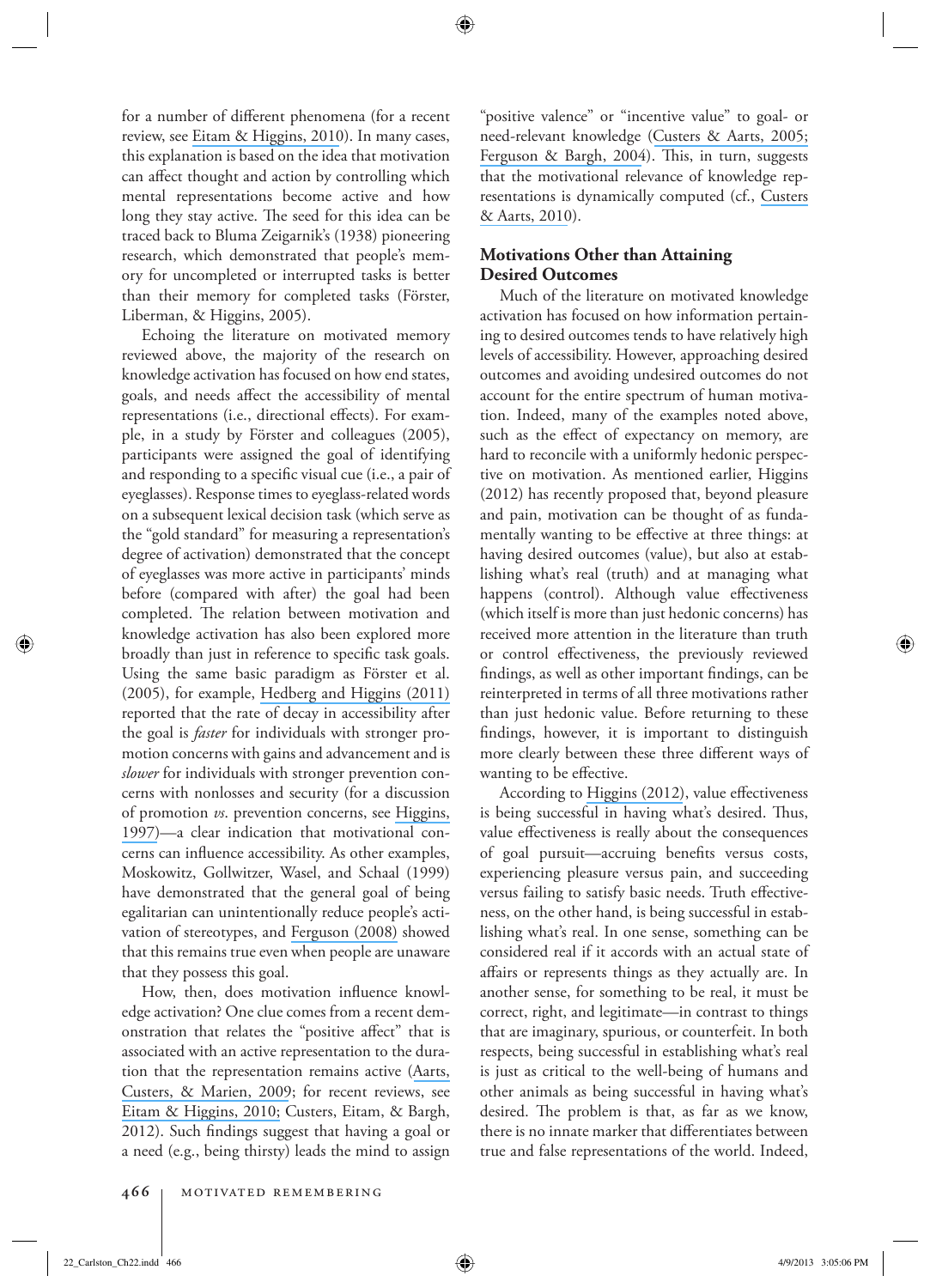young children, and some troubled adults, find it difficult to distinguish reality from fantasy. It is also evident from ideological battles about religion and politics that what is reality to one group can be mere illusion or delusion to another. Despite such differences, one thing is clear: both individuals and groups are often strongly motivated to know what is "really" the case—to pursue truth effectiveness. This plays out in myriad ways, including concerns with accuracy, legitimacy, justice, genuineness, and honesty.

Finally, control effectiveness is being successful at managing what is required (procedures, competencies, resources) to make something happen (or not happen). By making something happen, we mean exercising direction or restraint upon action in order to achieve a particular outcome. Whereas value effectiveness relates to the outcome itself (e.g., a benefit vs. cost) and truth effectiveness relates to reality, control effectiveness relates to the *strength* of one's influence over something. Such strength can be exerted with respect to muscles, eyesight, effects on the environment, intellect, character, arguments, willpower, teamwork, and so on. Although high control effectiveness increases the likelihood that beneficial outcomes will be obtained, it is independent of these outcomes, as reflected in a personal motto such as, "I would rather do *anything* than nothing at all."

#### **Linking Motivational Relevance to Mental Activation: The ROAR Framework**

 Building on Higgins' (2012) distinction between value, truth, and control as three domains in which people seek to be effective, Eitam and Higgins (2010) recently proposed a novel framework that relates these motivational domains to the dynamics of accessibility and knowledge activation. This framework, the ROAR framework, represents a significant shift from viewing motivation as separate and removed from cognition (with motivated processes abducting the otherwise "rational," "veridical," or "proper" functioning of cognitive processes) to viewing the two constructs as different sides of the same information processing coin.

 According to ROAR, motivation concerns the *relevance of represented information content (i.e., the relevance of a representation)* with respect to value, truth, or control. The relevance of the represented information is dynamically computed as soon as the representation is triggered by some set of external stimuli. Once computed, it takes the same form regardless of how the corresponding content is represented— that is, whether the content is an episodic memory, fact, procedure, stereotype, or even a goal. The primary effect that motivational relevance has on cognitive functioning is to determine the degree to which the represented information is *accessible* and, thus, how likely it is to become *active* . As a result, only sufficiently relevant information becomes available for use by other mental processes, such as associative learning, deductive reasoning, and action planning. This conceptualization of motivational relevance has, in a previous review ([Eitam & Higgins, 2010](https://www.researchgate.net/publication/49644122_Motivation_in_Mental_Accessibility_Relevance_Of_A_Representation_ROAR_as_a_New_Framework?el=1_x_8&enrichId=rgreq-1d51d9ddb7267f3a6a2f142f68a3fb5f-XXX&enrichSource=Y292ZXJQYWdlOzIzMDcyMDUyMztBUzo5OTAwMDk4NDI3Njk5OUAxNDAwNjE1MDgyNDMy)), allowed us to account for an array of seemingly unrelated phenomena, such as the effects of priming on behavior, reductions in accessibility due to negation (e.g., [Kaup, 2001](https://www.researchgate.net/publication/11538885_Negation_and_its_impact_on_the_accessibility_of_text_information?el=1_x_8&enrichId=rgreq-1d51d9ddb7267f3a6a2f142f68a3fb5f-XXX&enrichSource=Y292ZXJQYWdlOzIzMDcyMDUyMztBUzo5OTAwMDk4NDI3Njk5OUAxNDAwNjE1MDgyNDMy)), and the supposed outcomes of selective attention (e.g., "inattentional amnesia"; Wolfe, 1999; see also Eitam et al., in press).

#### **Implicit Memory and Motivational Relevance**

 As we stated earlier in the chapter, although the study of knowledge activation and the study of memory have produced separate literatures, it seems beneficial to consider them in tandem, *with knowledge activation understood as part of the process of memory reconstruction* . One immediate implication of this conceptual integration is that a model of motivated knowledge activation should be useful in understanding the underlying processes that give rise to motivated memory. Thus, we now turn to a discussion of how ROAR can help to explain why there is often a divergence between the information about an event that is encoded and the information that is eventually retrieved.

The semantic and procedural forms of memory described as *implicit,* such as knowing what things are or knowing what to do ([Tulving, 1972](https://www.researchgate.net/publication/235700623_Episodic_and_Semantic_Memory?el=1_x_8&enrichId=rgreq-1d51d9ddb7267f3a6a2f142f68a3fb5f-XXX&enrichSource=Y292ZXJQYWdlOzIzMDcyMDUyMztBUzo5OTAwMDk4NDI3Njk5OUAxNDAwNjE1MDgyNDMy)), do not require intentional activation or awareness of a memory. Because they typically cannot be made explicit by the individual, they are often measured in terms of knowledge accessibility using lexical decision, stem completion, and other semantic and perceptual priming-related tasks. Considering that ROAR was designed to explain the dynamics of knowledge accessibility and activation, it may be a particularly useful framework for understanding the effects of motivation on implicit memory.

 According to ROAR, multiple internal representations (e.g., semantic knowledge) can be implicitly stimulated by the same external event, but only those with a sufficient degree of motivational relevance will actually affect thought and

```
eitam, miele, higgins 467
```
 $22$ \_Carlston\_Ch22.indd 467 4/9/2013 3:05:06 PM  $\bigoplus$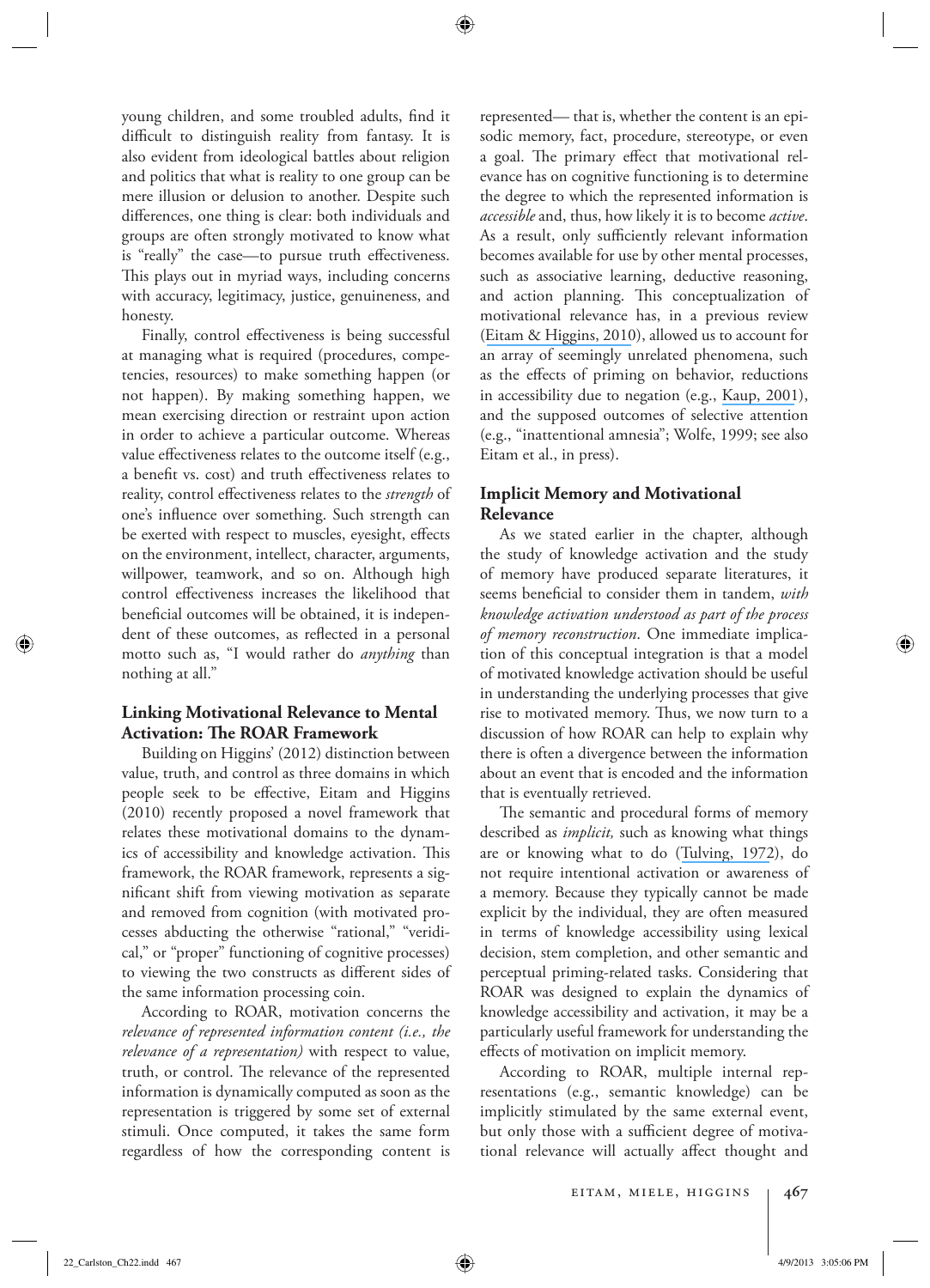action. Importantly, these motivational effects are *not* biases, but rather are the outcomes of a dynamic selection process that augments other, more fixed or structural forms of memory selection, such as semantic association and spread of activation. As previously explained, this selection process computes the relevance of representations with respect to value, truth, or control. For example, the truth relevance of a representation should vary in accordance with the perceived likelihood of encountering the corresponding object or event in the near future (i.e., with expectancy) or with the perceived validity of the object (see below).

 Evidence for this claim comes from studies investigating the effects of negation on the activation of schematic and propositional knowledge. Specifically, sentences that include negation (e.g., "Elizabeth bakes no bread"; [MacDonald & Just, 1989](https://www.researchgate.net/publication/20629007_Changes_in_Activation_Levels_With_Negation?el=1_x_8&enrichId=rgreq-1d51d9ddb7267f3a6a2f142f68a3fb5f-XXX&enrichSource=Y292ZXJQYWdlOzIzMDcyMDUyMztBUzo5OTAwMDk4NDI3Njk5OUAxNDAwNjE1MDgyNDMy)) or that describe a situation in which an object is absent (e.g., "Sam wished that Laura was wearing her pink dress"; [Kaup, 2001;](https://www.researchgate.net/publication/11538885_Negation_and_its_impact_on_the_accessibility_of_text_information?el=1_x_8&enrichId=rgreq-1d51d9ddb7267f3a6a2f142f68a3fb5f-XXX&enrichSource=Y292ZXJQYWdlOzIzMDcyMDUyMztBUzo5OTAwMDk4NDI3Njk5OUAxNDAwNjE1MDgyNDMy) [Kaup & Zwaan, 2003](https://www.researchgate.net/publication/10733819_Effects_of_Negation_and_Situational_Presence_on_the_Accessibility_of_Text_Information?el=1_x_8&enrichId=rgreq-1d51d9ddb7267f3a6a2f142f68a3fb5f-XXX&enrichSource=Y292ZXJQYWdlOzIzMDcyMDUyMztBUzo5OTAwMDk4NDI3Njk5OUAxNDAwNjE1MDgyNDMy)) appear to lower the accessibility of the objects in question ("bread" and "pink dress," respectively). Because both negation and absence imply that the likelihood of actually encountering the mentioned objects is reduced, decreases in accessibility can be attributed to corresponding decreases in the objects' truth relevance (i.e., the objects are not currently real). This should be the case even if objects or concepts are originally memorized before the introduction of information concerning their truth relevance. For instance, if people intentionally memorize or incidentally process the word *bridge* without any added context, implicit memory for this word when later presented in the context of *constructed bridge* should be better than when presented in the context of *dismantled bridge*. This is because in the latter case, the bridge is no longer real, it has ceased to exist; hence, the truth relevance of the corresponding representation is lower compared with the representation for the existing (constructed) bridge. Indeed, in a recent study we have obtained initial evidence that this is indeed the case. Participants were presented with a list of 40 to-be-encoded words (Eitam, Kopietz & Higgins, unpublished manuscript). Ten of these words were piloted to be effectively modified in their truth relevance when imbedded in a "construction" or "destruction" phrase—the target words. In a subsequent recognition memory test phase, participants were required to identify words, embedded in either construction or destruction phrases, as being "old" or "new". Note that "old" responses are more likely when a word has higher accessibility.

For the critical target words, we found reliably *fewer* "old" responses when they appeared in a destruction phrase than in a construction phrase.

 ROAR also provides a framework for reinterpreting some more straightforward effects of motivation on implicit memory. As opposed to truth relevance, these effects are better understood in terms of an object or concept's value relevance (i.e., its relevance for being effective at "having what is desired" or "not having what is undesired"; [Higgins, 2012](https://www.researchgate.net/publication/281665839_Beyond_Pleasure_and_Pain_How_Motivation_Works?el=1_x_8&enrichId=rgreq-1d51d9ddb7267f3a6a2f142f68a3fb5f-XXX&enrichSource=Y292ZXJQYWdlOzIzMDcyMDUyMztBUzo5OTAwMDk4NDI3Njk5OUAxNDAwNjE1MDgyNDMy)). For example, earlier in the chapter, we reviewed multiple demonstrations of *positive* value relevance (the "having what's desired" part) resulting in the retrieval of inaccurate information. But, according to ROAR, negative value relevance can also affect memory, as in the case of threatening or anxiety-producing objects and events. To the extent that one must be aware of such objects (e.g., snakes) in order to avoid undesired outcomes (e.g., getting bitten), their corresponding representations should be highly accessible in memory. A recent meta-analysis on memory of threatening items suggests that this is indeed the case ([Mitte, 2008](https://www.researchgate.net/publication/23421971_Memory_Bias_for_Threatening_Information_in_Anxiety_and_Anxiety_Disorders_A_Meta-Analytic_Review?el=1_x_8&enrichId=rgreq-1d51d9ddb7267f3a6a2f142f68a3fb5f-XXX&enrichSource=Y292ZXJQYWdlOzIzMDcyMDUyMztBUzo5OTAwMDk4NDI3Njk5OUAxNDAwNjE1MDgyNDMy)). Specifically, the results of 14 studies showed that implicit memory of threatening items (as measured by a lexical decision task) was stronger than memory of neutral items.

 It is worth reiterating that, according to ROAR, the relevance of a mental representation from value, truth, or control effectiveness is *dynamically* computed as soon as it is stimulated, and this relevance determines whether the representation will be available to other mental processes. Thus, in a certain sense, the dynamic computation of relevance is what makes context-sensitive remembering (and "forgetting") possible (e.g., Tulving & Thomson, 1973). That is, changes in the external environment or the internal state of the individual influence what gets remembered by virtue of their effect on the relevance of the stimulated item. If the current relevance of the item in the retrieval context is different from what its relevance was in the encoding context, then there should be an observable difference in the item's level of accessibility or duration of activation between the two contexts (we will return to this point when discussing the effects of "shared reality" on memory). The strongest version of this prediction is that a representation with insufficient relevance will not be remembered. Conversely, one with high relevance may be easily remembered regardless of whether or not it was recently stimulated. For example, after a representation is initially stimulated by an implicit memory probe (such as an item in a lexical decision task), its high relevance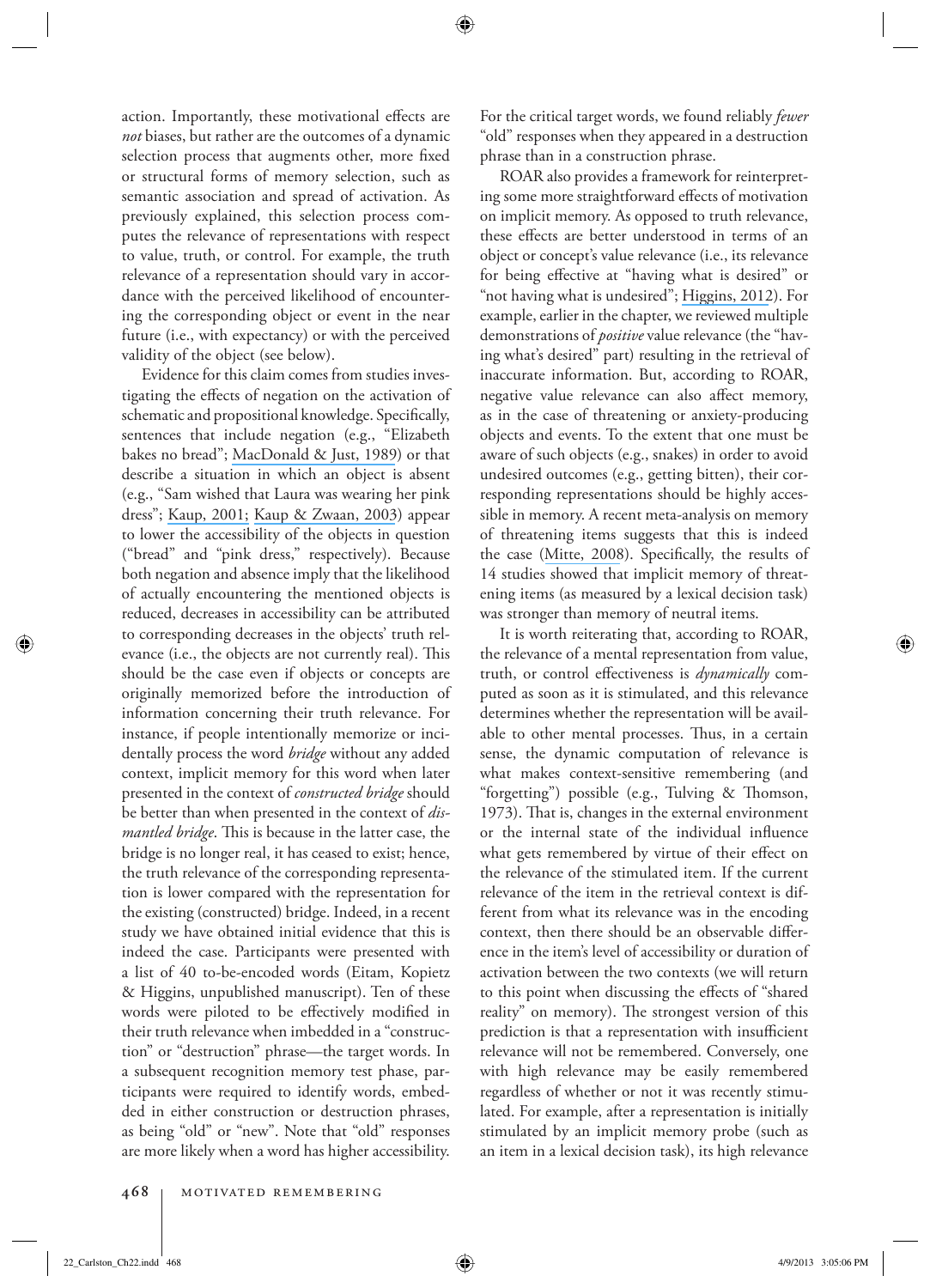may cause it to be active in mind and (potentially) to produce a false implicit memory effect (i.e., an error of commission).

 One particularly illuminating example of low relevance induced "forgetting" comes from an experiment on the implicit learning of artificial grammars by Dienes, Altman, Kwan, and Goode (1995). Implicit learning tasks may measure slightly different phenomena ([Frensch, 1998](https://www.researchgate.net/publication/232547710_One_concept_multiple_meanings_On_how_to_define_the_concept_of_implicit_learning?el=1_x_8&enrichId=rgreq-1d51d9ddb7267f3a6a2f142f68a3fb5f-XXX&enrichSource=Y292ZXJQYWdlOzIzMDcyMDUyMztBUzo5OTAwMDk4NDI3Njk5OUAxNDAwNjE1MDgyNDMy)), but one common feature is that the learning involved is often unintentional ([Reber, 1967](https://www.researchgate.net/publication/222438973_Implicit_Learning_of_Artifical_Grammars?el=1_x_8&enrichId=rgreq-1d51d9ddb7267f3a6a2f142f68a3fb5f-XXX&enrichSource=Y292ZXJQYWdlOzIzMDcyMDUyMztBUzo5OTAwMDk4NDI3Njk5OUAxNDAwNjE1MDgyNDMy)). In a typical implicit learning experiment, participants are exposed to stimuli (e.g., letter strings) that are structured on the basis of complex rules. Structure learning is then (unexpectedly) tested by asking participants to classify novel stimuli as being "grammatical" (i.e., as conforming to some set of rules). Multiple studies have shown that people classify these novel stimuli on the basis of valid structural knowledge, even when they feel as though they are guessing.

 In the experiment by Dienes and colleagues (1995; Experiment 5), participants attended to a set of such structured stimuli and were then informed that the experiment had ended. At this point, the participants were asked to participate in another ostensibly unrelated study that was being conducted in a nearby room. As part of this study, participants were asked to classify various letter strings as either obeying or violating a complex system of rules (they were also told that only half of the stimuli obeyed the rules). Importantly, half of the participants were informed of the fact that these rules were the same as those used to structure the stimuli from the original study, whereas the other half were told nothing. Remarkably, only the "informed" group's performance on the classification task indicated that they had implicitly learned the rules. The low-relevance, "uniformed" group "forgot" the rules.

 Because the learning phase of the experiment preceded the context manipulation (informed *vs* . uninformed), it is safe to assume that participants' learning of the rules was identical in both groups. This, coupled with the fact that participants could not have intentionally recalled or applied the rules during the classification task (because they were implicit), suggests that the effect must have been due to differences in perceived relevance at the time of the "second study." That is, the contextual information provided to the "informed" participants increased the relevance of the previously learned rules, resulting in the activation and use of this knowledge during the classification task. In contrast, the relevance of the rules remained low for the

"uninformed" participants (who were not provided with contextual information), which explains why the same knowledge was not activated or used in this condition.

# **Shared Reality: The Dynamics of Truth Relevance and Its Effect on Recall**

 As previously explained, ROAR was designed as a framework for understanding the effects of external stimulation on the accessibility of mental representations. Because implicit memory effects are often measured in terms of accessibility, they can easily be accommodated by ROAR. However, explicit measures of memory such as recognition or free recall may involve underlying processes different from those captured by implicit measures. For example, both recognition and recall may involve an intentional attempt to retrieve or reconstruct what was previously learned and, thus, may tap into aspects of remembering that do not pertain to implicit memory. Recently, however, researchers have suggested that this may not be the case ([Voss &](https://www.researchgate.net/publication/23160285_Brain_substrates_of_implicit_and_explicit_memory_The_importance_of_concurrently_acquired_neural_signals_of_both_memory_types?el=1_x_8&enrichId=rgreq-1d51d9ddb7267f3a6a2f142f68a3fb5f-XXX&enrichSource=Y292ZXJQYWdlOzIzMDcyMDUyMztBUzo5OTAwMDk4NDI3Njk5OUAxNDAwNjE1MDgyNDMy) [Paller, 2008](https://www.researchgate.net/publication/23160285_Brain_substrates_of_implicit_and_explicit_memory_The_importance_of_concurrently_acquired_neural_signals_of_both_memory_types?el=1_x_8&enrichId=rgreq-1d51d9ddb7267f3a6a2f142f68a3fb5f-XXX&enrichSource=Y292ZXJQYWdlOzIzMDcyMDUyMztBUzo5OTAwMDk4NDI3Njk5OUAxNDAwNjE1MDgyNDMy)), which implies that the effects of motivational relevance on memory should emerge even when explicit measures are used. In the next section, we describe a particularly striking example of how (truth) relevance affects explicit memory.

 One of the primary ways in which people strive to be effective at establishing what's real is by constructing a *shared reality* . Shared reality is a commonality of inner states between oneself and other individuals that confers validity and reliability to information about the world (Echterhoff, Higgins, & Levine, 2009; [Hardin & Higgins, 1996](https://www.researchgate.net/publication/232442936_Shared_reality_How_social_verification_makes_the_subjective_objective?el=1_x_8&enrichId=rgreq-1d51d9ddb7267f3a6a2f142f68a3fb5f-XXX&enrichSource=Y292ZXJQYWdlOzIzMDcyMDUyMztBUzo5OTAwMDk4NDI3Njk5OUAxNDAwNjE1MDgyNDMy)). According to ROAR, information that pertains to a successfully shared reality should be higher in truth relevance and, thus, more active in mind than information that does not pertain to a shared reality (assuming that the levels of value and control relevance are similar in both cases).

 For the most part, experiments that have explored the creation of shared reality, and that have examined its effects on memory, have used a variant of the *saying-is-believing* paradigm ([Higgins & Rholes,](https://www.researchgate.net/publication/223186637_Saying_is_believing_Effects_of_message_modification_on_memory_and_liking_for_the_person_described?el=1_x_8&enrichId=rgreq-1d51d9ddb7267f3a6a2f142f68a3fb5f-XXX&enrichSource=Y292ZXJQYWdlOzIzMDcyMDUyMztBUzo5OTAwMDk4NDI3Njk5OUAxNDAwNjE1MDgyNDMy) [1978](https://www.researchgate.net/publication/223186637_Saying_is_believing_Effects_of_message_modification_on_memory_and_liking_for_the_person_described?el=1_x_8&enrichId=rgreq-1d51d9ddb7267f3a6a2f142f68a3fb5f-XXX&enrichSource=Y292ZXJQYWdlOzIzMDcyMDUyMztBUzo5OTAwMDk4NDI3Njk5OUAxNDAwNjE1MDgyNDMy)). Typically, this involves having participants read an essay about the behavior of another individual (the target person) who supposedly agreed to be part of a long-term research project on person perception. The essay usually consists of several passages that describe the target's actions in an evaluatively ambiguous manner, that is, in a manner that makes it equally likely for the actions to be interpreted positively or negatively. For example, the behavior in the

 $22$ \_Carlston\_Ch22.indd 469 4/9/2013 3:05:06 PM  $\bigoplus$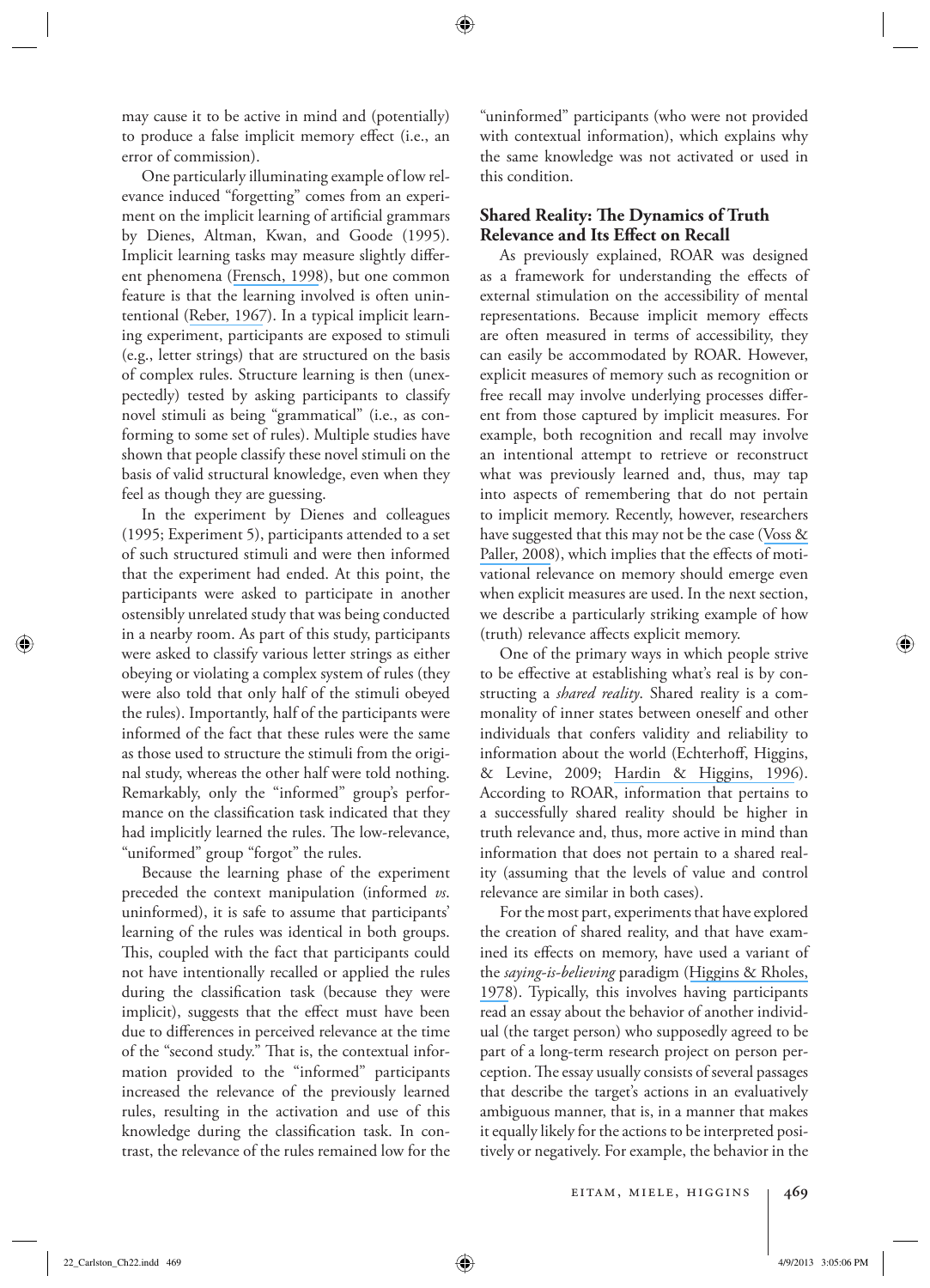following passage can readily be construed as either "independent" or "aloof": "Other than business engagements, Michael's contacts with people are surprisingly limited. He feels he doesn't really need to rely on anyone" (Echterhoff, Higgins, Kopietz, [& Groll, 2008](https://www.researchgate.net/publication/5604350_How_Communication_Goals_Determine_When_Audience_Tuning_Biases_Memory?el=1_x_8&enrichId=rgreq-1d51d9ddb7267f3a6a2f142f68a3fb5f-XXX&enrichSource=Y292ZXJQYWdlOzIzMDcyMDUyMztBUzo5OTAwMDk4NDI3Njk5OUAxNDAwNjE1MDgyNDMy)). After participants finish reading the essay, they are asked to convey a message about the target person's behaviors (without revealing his identity) to another volunteer who they are told happens to be personally familiar with him. They are also told that, afterward, the audience volunteer will try to identify the target person from a set of several possible targets based on the contents of the message. Finally, in order to manipulate their beliefs about the audience's attitude toward the target, participants are informed (in an offhand manner) that the audience either likes or dislikes the target.

 It has been shown repeatedly that, under these circumstances, participants tend to engage in audience tuning; that is, they construct an evaluatively positive message when they believe the audience likes the target and an evaluatively negative message when they believe the audience dislikes the target. More importantly, when participants are asked after a delay to accurately recall the contents of *the original essay* about the target person, their responses tend to be evaluatively consistent with their previous, audience-tuned message, rather than the original essay. This result is commonly referred to as the *saying-is-believing effect* because it suggests that participants end up remembering and believing what they said to the audience rather than what they originally learned about the target.

# **Conditions for Establishing a Shared Reality**

A number of recent studies by Echterhoff, Higgins, and colleagues (see Echterhoff, Higgins, & Levine, 2009, for a review) have demonstrated that the saying-is-believing effect depends entirely on whether or not participants were successful in creating a shared reality about the target person with their audience. More specifically, participants' mental representations of the target remain *unbiased* by their audience-tuned message when any one of the following four conditions is *not* satisfied. First, individuals must experience a correspondence between their *inner states*, not just between externally observed states or behaviors. Of course, one of the primary ways in which people infer a commonality of inner states is by observing similarities in their outward behavior. For example, an individual who is applauding at a political rally will assume that the other audience members who are applauding share her favorable attitude toward the candidate who is speaking. However, the point is that she must go beyond the simple observation that other people are moving their hands in the same way that she is and infer that these movements signal a shared positive attitude about a common target (i.e., the candidate and his beliefs); if not, she might (for example) conclude that the audience is just being polite, which would actually be detrimental to her chances of establishing a shared reality.

This example also serves to illustrate the second condition, which is that shared reality must be *about* some target referent. That is, in order for shared reality to occur, the mental object that individuals have in common cannot be detached or diffuse; instead, it must be about some discrete feature, object, or state that has an identifiable form. The assumption is that only inner states that are about a concrete target can be the object of a shared reality. Returning to the previous example, this suggests that in seeing her fellow audience members applaud the candidate, she infers that they share her *positive attitude about that candidate* —this will then lead her to confirm her belief that the candidate is someone worth supporting. However, if she merely infers that the other audience members were clapping because they were simply being polite, in a good mood, drunk, or feeling happy that day, that is, the clapping is not *about* the candidate, she will not learn anything new about the merits of the candidate, and her beliefs about the candidate will not be affected.

The third condition, which is most directly relevant to the present topic, is that shared reality as an outcome cannot be separated from an individual's motivation for establishing it (i.e., truth). That is, although people can create the appearance of commonality between their and others' inner states for a number of different reasons (such as being polite or currying favor), this commonality will not be considered informative about the true nature of reality unless it stems from a motivation to acquire or validate knowledge about the world (i.e., truth effectiveness). Returning again to our example, this implies that an individual whose primary motivation is to establish what is real through shared reality will utilize the audience's positive attitude toward the candidate that is revealed by that audience's clapping as information relevant to how she should communicate her beliefs about the candidate (e.g., by clapping to communicate to the audience her shared positive attitude toward the candidate), whereas an individual whose only motivation is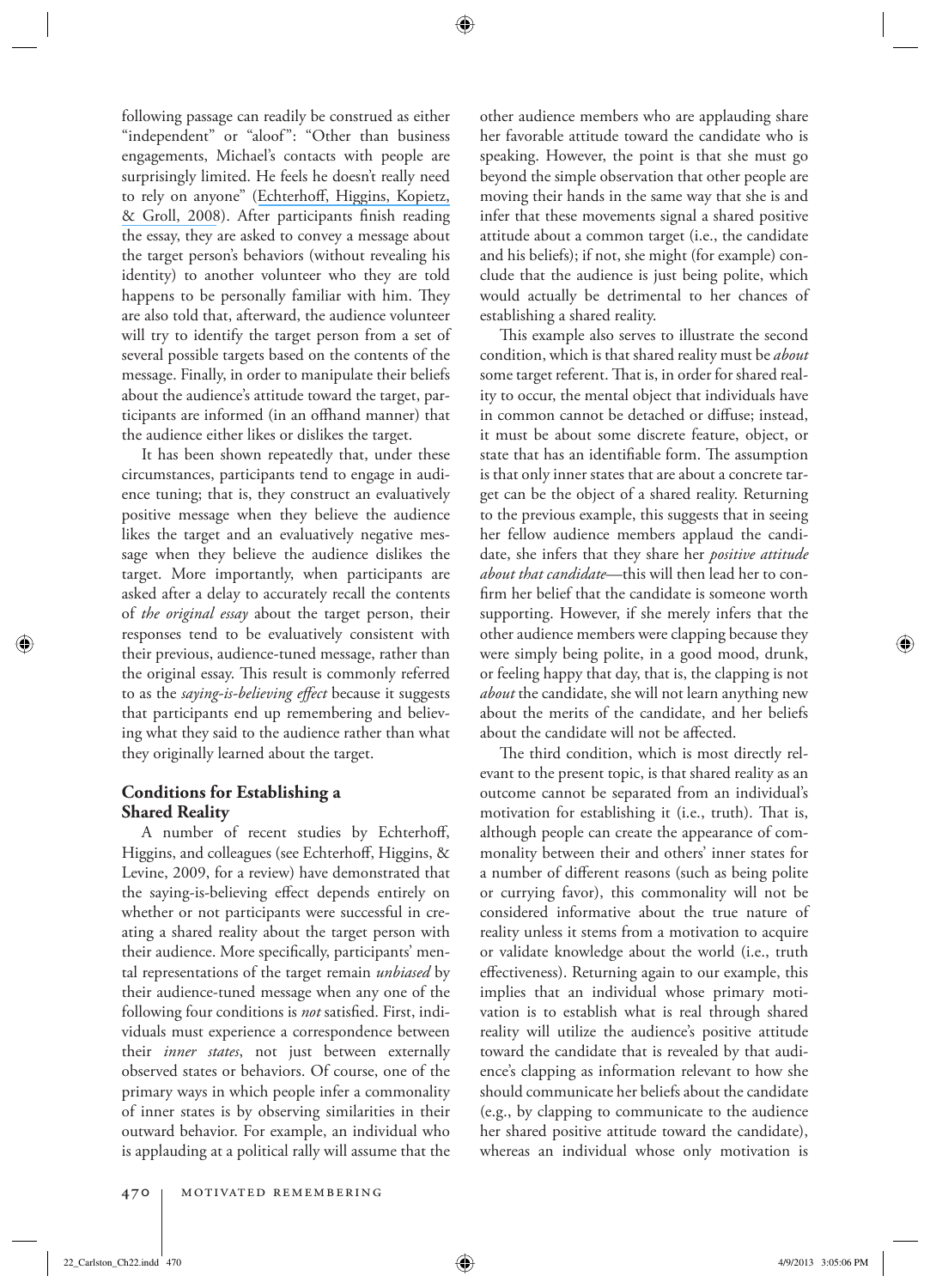to make political connections at the rally will utilize the audience's clapping as information regarding how she should respond in order to gain their approval (i.e., by clapping in order to behave similarly). As we demonstrate in more detail below, only the first individual's memory will be affected by the audience's attitude in the long term.

 Finally, and crucially, the fourth condition for establishing a shared reality is that those involved must believe that their inner states have been shared. That is, even when people have taken the necessary steps to create a commonality of inner states with another individual, a shared reality will not be established unless they also perceive these steps to have been successful. Conversely, it is possible for people to establish a shared reality with another individual without there actually being an objective commonality of inner states, as long as they *believe* that the commonality actually exists. With respect to our example, this suggests that an individual will utilize the applause as information relevant to her beliefs as long she perceives it to be an expression of the audience's shared positive attitude toward the candidate (regardless of whether this is actually true or not). In contrast, the individual will not see the applause as relevant to her beliefs if she believes that it is merely an expression of politeness rather than a shared positive attitude toward the candidate (again, regardless of whether this is actually true), or if she believes that the audience thinks that *she* is simply clapping to be polite (i.e., a failure to communicate to the audience her shared positive attitude toward the candidate).

# **Role of Truth Relevance in Saying-Is-Believing Memory Effects**

 As mentioned above, the four conditions for successfully establishing a shared reality have been tested in a number of studies that used the saying-is-believing paradigm. For example, in two experiments by Echterhoff, Higgins, and Groll  $(2005)$ , the audience-tuning effect on memory was found when participants learned that the audience had correctly identified the target based on their message, but no effect was found when they learned that the audience had *failed* to identify the target correctly from their message (i.e., when the fourth condition was violated). Furthermore, this memory effect was mediated by a measure of perceived shared reality that was collected after the feedback manipulation (but before the recall task). That is, participants in the failure feedback condition reported lower levels of epistemic trust than

participants in the success condition, which in turn led them to exhibit a lower saying-is-believing effect. In a later unpublished study, this reduction in the audience-tuning effect on memory was observed even when the failure feedback was given *a week after* the message was produced.

The ROAR explanation for these results is that the information participants added to their original message (i.e., from audience tuning) remained high in truth relevance as long as they continued to believe that it was shared with the audience. When they learned that this was not the case, the information lost its truth relevance (i.e., it was perceived as being no longer trustworthy in terms of establishing what is real) and, thus, ceased to be active in memory. Because participants in the latter condition did not receive failure feedback until well after they had encoded the added information, this finding joins those of Anderson and Pichert (1978) and Dienes and colleagues (1995) in showing that changes in motivational relevance (truth relevance in the current case and value relevance in the others) dramatically affect memory retrieval *independent of their eff ects on encoding.*

 It is worth noting that competing models of memory, especially those that appeal to the concepts of decay and interference, cannot account for the results of the studies by Echterhoff, Higgins, and Groll (2005). For instance, decay fails as an alternative explanation for the difference in memory between the success and failure feedback conditions because the amount of time that elapsed between participants' encoding of the biased message and their recall of the original essay was identical in both conditions, as was the time between the receipt of the feedback and actual recall. Similarly, because there was no difference between conditions in the information that participants received before their encoding of the biased message, and because they did not receive different feedback information until at least 10 minutes, and up to one week, after they had encoded the message, it would be difficult to argue that there was greater proactive or retroactive interference in one feedback condition compared with the other. The memory effect from audience tuning also does not depend on the audience's attitude influencing how the original essay is encoded because the same memory results have been found when communicators learn about the audience's attitude *after* they have already read and encoded the essay (Kopietz, Hellmann, Higgins, & Echterhoff,  $2010$ ). In sum, then, it is difficult to think of how a model of remembering could account for these

 $22$ \_Carlston\_Ch22.indd 471 4/9/2013 3:05:06 PM  $4/9/2013$  3:05:06 PM  $4/9/2013$  3:05:06 PM  $4/9/2013$  3:05:06 PM  $4/9/2013$  3:05:06 PM  $4/9/2013$  3:05:06 PM  $4/9/2013$  3:05:06 PM  $4/9/2013$  3:05:06 PM  $4/9/2013$  3:05:06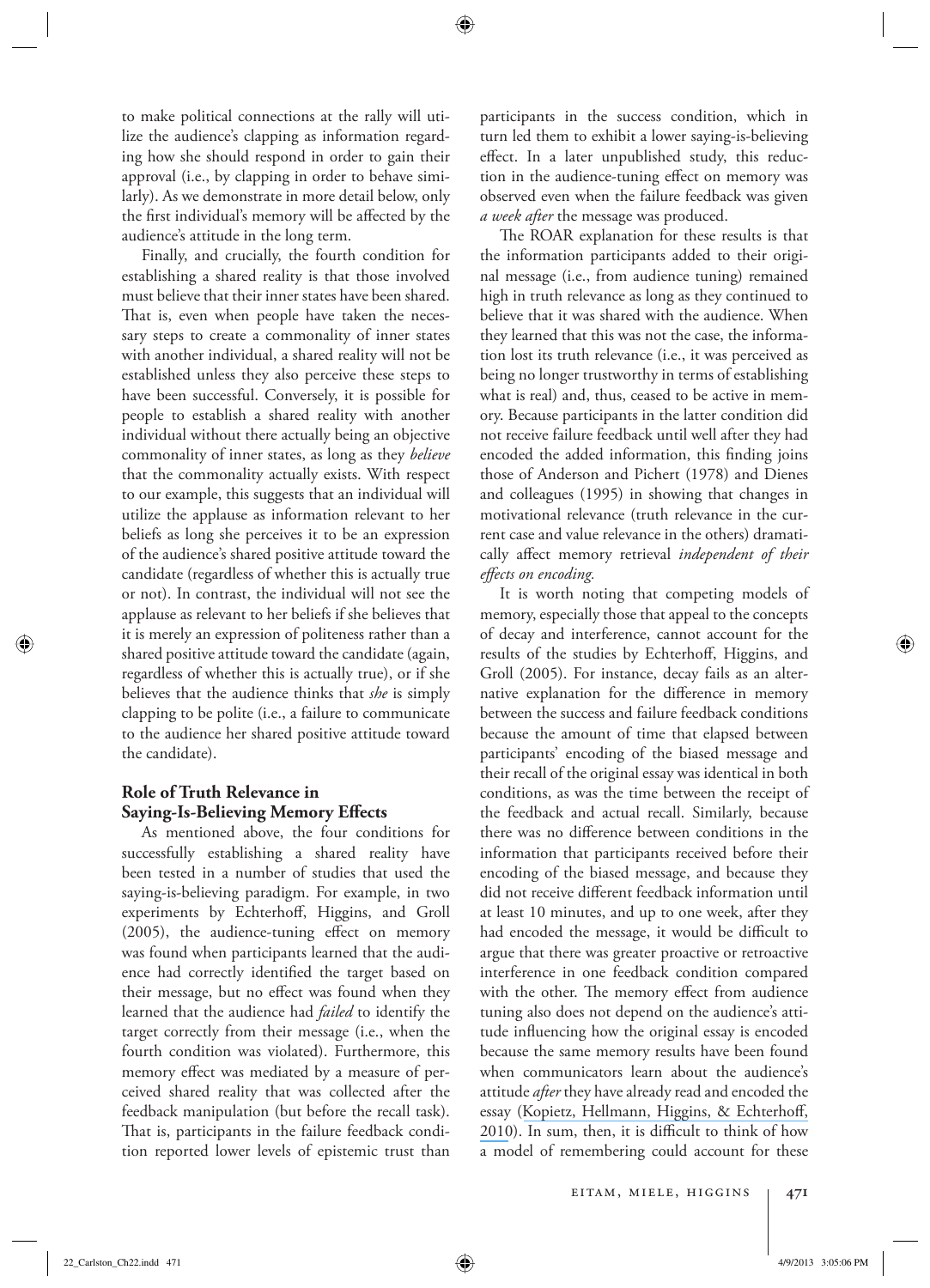findings without taking motivational relevance into account.

 In another set of studies that has important implications for ROAR, Echterhoff and colleagues (2008) demonstrated that the saying-is-believing effect does not emerge when the third shared reality condition has been violated (i.e., when participants established a commonality of inner states for goals other than determining what is real). Specifically, participants in these studies either received the standard saying-is-believing instructions (which were expected to elicit the epistemic motivation to reduce uncertainty about the evaluatively ambiguous essay) or were given a nonepistemic goal, such as gaining monetary rewards from giving a message that agreed with the audience (an ulterior motive). The results showed that only participants in the standard condition showed the audience-tuning effect when recalling their original message, and they did so up to three weeks after having produced the message. Furthermore, this effect was again mediated by participants' reported trust in their audience.

 Again, in contrast to models of memory that do not discuss motivational relevance, ROAR can account for these results. Specifically, ROAR suggests that, after participants have communicated their message to the audience, the audience-tuned representation that they formed of the original essay only continues to have relevance (and thus only continues to be active) when they are motivated to continue to establish what is real about some target. Any value relevance that the representation received from ulterior motives, such as those produced by monetary incentives, ceases to exist once the opportunity for achieving these goals has passed (i.e., once the message has been conveyed). In contrast, the truth relevance that the representation receives from being part of a shared reality persists because the fundamental goal of establishing what is real remains (given that it is epistemic status has not been challenged).

#### **Episodic and Autobiographical Memories and Relevance**

 Up to this point we have focused largely on various forms of semantic memory. We now consider evidence for the effect of relevance on episodic and autobiographical memory. Tulving (1972) has argued that episodic memory is different from other forms of memory (such as semantic memory) in that it alone pertains to autonoetic consciousness (i.e., awareness of one's subjective experiences in the past, present, and future; see also Wheeler, Stuss,

& [Tulving, 1997](https://www.researchgate.net/publication/14081069_Toward_a_Theory_of_Episodic_Memory_The_Frontal_Lobes_and_Autonoetic_Consciousness?el=1_x_8&enrichId=rgreq-1d51d9ddb7267f3a6a2f142f68a3fb5f-XXX&enrichSource=Y292ZXJQYWdlOzIzMDcyMDUyMztBUzo5OTAwMDk4NDI3Njk5OUAxNDAwNjE1MDgyNDMy)). But even if the experience, content, and (perhaps) structure of episodic memory differ from those of semantic memory, it is still possible that they are activated or retrieved in much the same way.

In a series of highly influential studies, Loftus and her colleagues demonstrated that false episodic memories can be experimentally induced— the so-called misinformation effect ([Loftus, 2005](https://www.researchgate.net/publication/7718097_Planting_misinformation_in_the_human_mind_A_30-year_investigation_of_the_malleability_of_memory?el=1_x_8&enrichId=rgreq-1d51d9ddb7267f3a6a2f142f68a3fb5f-XXX&enrichSource=Y292ZXJQYWdlOzIzMDcyMDUyMztBUzo5OTAwMDk4NDI3Njk5OUAxNDAwNjE1MDgyNDMy)). Interestingly, one feature of Loftus's memory induction method is to implicitly increase the plausibility of the false event, which suggests that perhaps episodic memories are more likely to be retrieved if they are relatively high in truth relevance. For example, in one study ([Loftus, Miller, & Burns, 1978](https://www.researchgate.net/publication/22519774_Semantic_Integration_of_Verbal_Information_into_a_Visual_Memory?el=1_x_8&enrichId=rgreq-1d51d9ddb7267f3a6a2f142f68a3fb5f-XXX&enrichSource=Y292ZXJQYWdlOzIzMDcyMDUyMztBUzo5OTAwMDk4NDI3Njk5OUAxNDAwNjE1MDgyNDMy)), participants first viewed a sequence of slides depicting a car accident and were then asked (among many other questions), "Did another car pass the red Datsun while it was stopped at the stop (yield) sign?" When they later viewed a new sequence of slides and were asked to identify which ones had been included in the original sequence, participants tended to falsely identify slides as a function of the information they were incidentally exposed to during the question phase (e.g., they recognized a picture with a yield sign when they actually saw one with a stop sign but were asked about a "yield" sign). The ROAR explanation for this result is that the incidental misinformation in this study has provided "What is it?" information about the sign, which is another source of establishing what's real and thus has truth relevance (see [Higgins, 2012](https://www.researchgate.net/publication/281665839_Beyond_Pleasure_and_Pain_How_Motivation_Works?el=1_x_8&enrichId=rgreq-1d51d9ddb7267f3a6a2f142f68a3fb5f-XXX&enrichSource=Y292ZXJQYWdlOzIzMDcyMDUyMztBUzo5OTAwMDk4NDI3Njk5OUAxNDAwNjE1MDgyNDMy)). This would increase the accessibility of the concept of a yield sign. It is also worth noting that, consistent with the results of the saying-is-believing studies described above, the misinformation affected memory even when it was manipulated just before retrieval, suggesting that the false memory effect cannot be explained solely in terms of differences in encoding.

 Additional evidence that autobiographical memory is influenced by motivational relevance comes from a number of studies that have employed manipulations of positive value relevance. For example, in the experiment by Sanitioso and colleagues (1990) that we briefly mentioned earlier, participants were unobtrusively led to believe that either extroversion or introversion generally leads to more academic and professionally success. Later, in an ostensibly unrelated memory experiment conducted in a different room, they were asked to recall events in which they behaved in either an extroverted or introverted manner. Participants consistently recalled more autobiographical examples of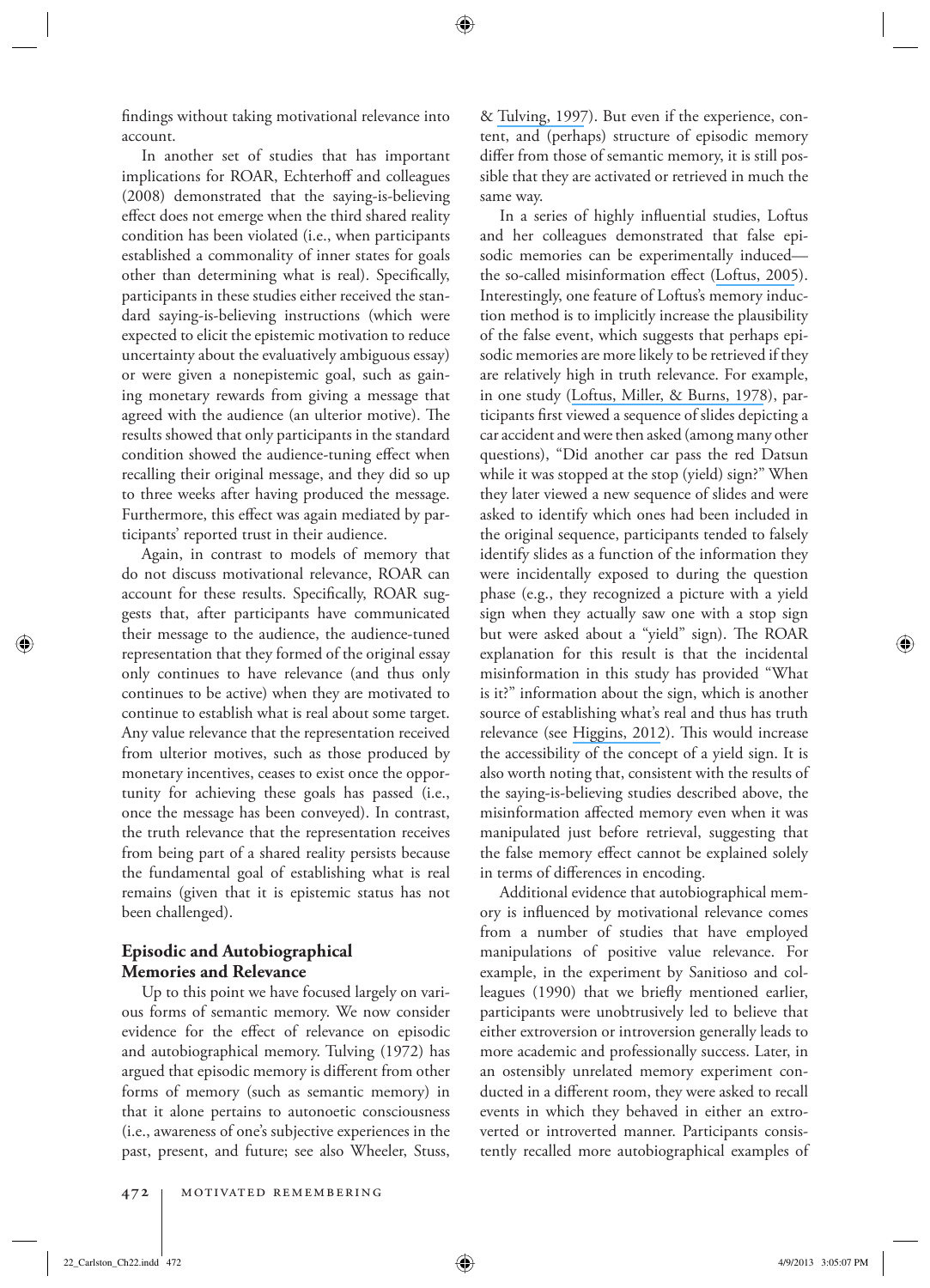the type of behavior that they were led to believe was predictive of future success. Although it can be argued that this result reflects some form of deliberate self-presentation bias, the subtle nature of the manipulation and its dissociation from the recall task suggest that the result is actually an example of unintentional knowledge activation due to an increase in value relevance. That is, past behaviors have more value relevance and hence are more accessible when they are predictive (as opposed to not predictive) of future success.

 Another example that we touched on earlier comes from Mather and colleagues' work on "positivity bias" in the elderly. Based on this work, they have argued that a shift of focus associated with aging, from acquisition of information to maintenance of emotional well-being, leads to increased emotion regulation, including heightened attention to emotional memories ([Mather & Carstensen,](https://www.researchgate.net/publication/7609156_Aging_and_Motivated_Cognition_The_Positivity_Effect_in_Attention_and_Memory?el=1_x_8&enrichId=rgreq-1d51d9ddb7267f3a6a2f142f68a3fb5f-XXX&enrichSource=Y292ZXJQYWdlOzIzMDcyMDUyMztBUzo5OTAwMDk4NDI3Njk5OUAxNDAwNjE1MDgyNDMy) [2005](https://www.researchgate.net/publication/7609156_Aging_and_Motivated_Cognition_The_Positivity_Effect_in_Attention_and_Memory?el=1_x_8&enrichId=rgreq-1d51d9ddb7267f3a6a2f142f68a3fb5f-XXX&enrichSource=Y292ZXJQYWdlOzIzMDcyMDUyMztBUzo5OTAwMDk4NDI3Njk5OUAxNDAwNjE1MDgyNDMy)). It would be very interesting to determine whether this change in goals leads to a decrease in the relevance and accessibility of nonpositive information. Although it is certainly possible that "decreased attention" to nonpositive autobiographical memories occurs after they have already been retrieved, it is also possible that the low value relevance of these memories makes them less likely to be retrieved in the first place—not only because they have little positive relevance but also possibly because their negative relevance has also lessened over time. In passing, it is worth noting that the relation between motivational relevance, remembering, and affect is bound to be more complex than the simple picture we are attempting to paint here. For example, it is unclear whether increased emotion regulation on the part of older adults increases the proportion of positive memories they recall by (1) lowering the value relevance of negative memories, (2) weakening the nonpositive feelings that they produce in the rememberer after they have been accessed, or  $(3)$  affecting whether they are even endorsed "as one's *own* memories." Of course, although less parsimonious, it is also possible that some combination of these processes contributes to better memory for more positive events.

 Finally, ROAR may also be useful for understanding the effects of certain psychopathologies on episodic memory. For example, there is some evidence that people suffering from post-traumatic stress disorder (PTSD) show increased activation of trauma-related mental representations, and even that such activation predicts the severity of some PTSD symptoms (amount of flashbacks) over and above initial severity ([Michael, Ehlers, & Halligan](https://www.researchgate.net/publication/7979584_Enhanced_Priming_for_Trauma-Related_Material_in_Posttraumatic_Stress_Disorder?el=1_x_8&enrichId=rgreq-1d51d9ddb7267f3a6a2f142f68a3fb5f-XXX&enrichSource=Y292ZXJQYWdlOzIzMDcyMDUyMztBUzo5OTAwMDk4NDI3Njk5OUAxNDAwNjE1MDgyNDMy) [2005](https://www.researchgate.net/publication/7979584_Enhanced_Priming_for_Trauma-Related_Material_in_Posttraumatic_Stress_Disorder?el=1_x_8&enrichId=rgreq-1d51d9ddb7267f3a6a2f142f68a3fb5f-XXX&enrichSource=Y292ZXJQYWdlOzIzMDcyMDUyMztBUzo5OTAwMDk4NDI3Njk5OUAxNDAwNjE1MDgyNDMy)). Although this example deals with pathologically negative value relevance, ROAR predicts the same outcome for pathologically positive value relevance. This suggests that, for people suffering from drug addition, drug-related information should be particularly accessible and, hence, easier to recognize and recall (an extreme case of which may be the Hallucinogen Persisting Perception Disorder [flashbacks]). Such ease of retrieval may exacerbate the drug craving and hamper attempts of rehabilitation (see [Gawin & Kleber, 1986](https://www.researchgate.net/publication/19215148_Abstinence_Symptomatology_and_Psychiatric_Diagnosis_in_Cocaine_Abusers_Clinical_Observations?el=1_x_8&enrichId=rgreq-1d51d9ddb7267f3a6a2f142f68a3fb5f-XXX&enrichSource=Y292ZXJQYWdlOzIzMDcyMDUyMztBUzo5OTAwMDk4NDI3Njk5OUAxNDAwNjE1MDgyNDMy)). In support of this hypothesis, a recent study demonstrated that disrupting reconsolidation of drug-related memories decreased future drug-seeking behavior (Lee, Di Ciano, Thomas, & Everitt, 2005).

#### **Concluding Remarks**

 Our goal in this chapter was not to exhaustively review all previous demonstrations of motivation's effects on memory. Rather, our two major goals were, first, to establish a link between research on the activation of mental representations and research on memory and, second, to build on this link by offering a framework for understanding when and how motivation—more specifically, motivational relevance—affects mental activation and remembering.

 Our review has completely ignored certain types of memory (e.g., procedural memory) and only touched others in a cursory manner (e.g., episodic memory). Still, the findings we reviewed support our contention that, because all memory systems involve some form of knowledge activation, they all involve retrieval processes that are influenced by motivational relevance. Consequently, ROAR may be particularly useful in predicting which memories people are likely to remember.

 In closing, we would like to reiterate three points regarding the nature of ROAR and its relation to memory. First, as we emphasized in our discussion of the saying-is-believing effect, ROAR allows for different memories, or even different features of the same memory, to be recalled at different times *even though their availability* (i.e., their memory "trace") *remains constant*. For example, ROAR can account for the results of the [Anderson and Pichert \(1978\)](https://www.researchgate.net/publication/222454758_Recall_of_Previously_Unrecallable_Information_Following_a_Shift_in_Perspective?el=1_x_8&enrichId=rgreq-1d51d9ddb7267f3a6a2f142f68a3fb5f-XXX&enrichSource=Y292ZXJQYWdlOzIzMDcyMDUyMztBUzo5OTAwMDk4NDI3Njk5OUAxNDAwNjE1MDgyNDMy) study discussed earlier in the chapter by positing changes in motivational relevance that accompanied participants' changes in role perspective toward the story. As long as the originally encoded information is still available, then changing perspective can make some subset of the information suddenly relevant and, thus, accessible for retrieval. Second, ROAR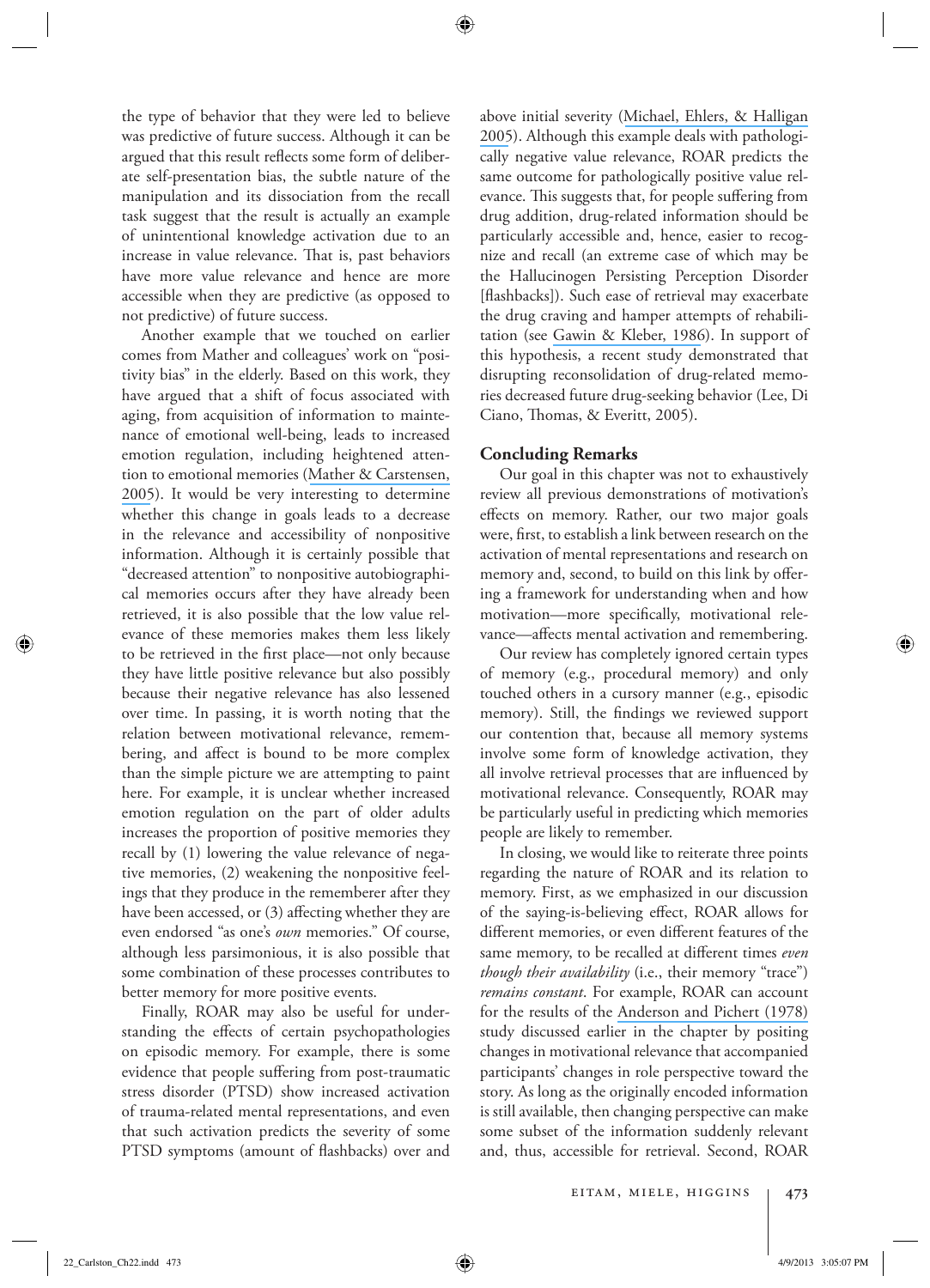does not compete with models of memory decay or fragmentation, such as the fuzzy-trace model (Reyna & Brainerd, 1995); rather, it supplements such models by offering a mechanism for predicting what information will be selected among representations of similar strength or integrity. Finally, by linking mental activation, memory, and motivation, ROAR may serve as a bridge between psychological research on memory and recent neuroscientific findings that show substantial involvement of the brain's "reward system" in memory-related brain activity (see Shohamy, & Adcock, 2010, for a recent review).

#### **[References](https://www.researchgate.net/publication/5494983_Preparing_and_Motivating_Behavior_Outside_of_Awareness?el=1_x_8&enrichId=rgreq-1d51d9ddb7267f3a6a2f142f68a3fb5f-XXX&enrichSource=Y292ZXJQYWdlOzIzMDcyMDUyMztBUzo5OTAwMDk4NDI3Njk5OUAxNDAwNjE1MDgyNDMy)**

- [Aarts, H., Custers, R., & Marien, H. \(2008\). Preparing and](https://www.researchgate.net/publication/5494983_Preparing_and_Motivating_Behavior_Outside_of_Awareness?el=1_x_8&enrichId=rgreq-1d51d9ddb7267f3a6a2f142f68a3fb5f-XXX&enrichSource=Y292ZXJQYWdlOzIzMDcyMDUyMztBUzo5OTAwMDk4NDI3Njk5OUAxNDAwNjE1MDgyNDMy) motivating behavior outside of awareness. Science, 319,  [1639–1639 .](https://www.researchgate.net/publication/5494983_Preparing_and_Motivating_Behavior_Outside_of_Awareness?el=1_x_8&enrichId=rgreq-1d51d9ddb7267f3a6a2f142f68a3fb5f-XXX&enrichSource=Y292ZXJQYWdlOzIzMDcyMDUyMztBUzo5OTAwMDk4NDI3Njk5OUAxNDAwNjE1MDgyNDMy)
- [Aarts, H., Custers, R., & Marien, H. \(2009\). Priming and](https://www.researchgate.net/publication/24309945_Priming_and_Authorship_Ascription_When_Nonconscious_Goals_Turn_Into_Conscious_Experiences_of_Self-Agency?el=1_x_8&enrichId=rgreq-1d51d9ddb7267f3a6a2f142f68a3fb5f-XXX&enrichSource=Y292ZXJQYWdlOzIzMDcyMDUyMztBUzo5OTAwMDk4NDI3Njk5OUAxNDAwNjE1MDgyNDMy) [authorship ascription: When nonconscious goals turn into](https://www.researchgate.net/publication/24309945_Priming_and_Authorship_Ascription_When_Nonconscious_Goals_Turn_Into_Conscious_Experiences_of_Self-Agency?el=1_x_8&enrichId=rgreq-1d51d9ddb7267f3a6a2f142f68a3fb5f-XXX&enrichSource=Y292ZXJQYWdlOzIzMDcyMDUyMztBUzo5OTAwMDk4NDI3Njk5OUAxNDAwNjE1MDgyNDMy) [conscious experiences of self-agency .](https://www.researchgate.net/publication/24309945_Priming_and_Authorship_Ascription_When_Nonconscious_Goals_Turn_Into_Conscious_Experiences_of_Self-Agency?el=1_x_8&enrichId=rgreq-1d51d9ddb7267f3a6a2f142f68a3fb5f-XXX&enrichSource=Y292ZXJQYWdlOzIzMDcyMDUyMztBUzo5OTAwMDk4NDI3Njk5OUAxNDAwNjE1MDgyNDMy) *Journal of Personality [and Social Psychology](https://www.researchgate.net/publication/24309945_Priming_and_Authorship_Ascription_When_Nonconscious_Goals_Turn_Into_Conscious_Experiences_of_Self-Agency?el=1_x_8&enrichId=rgreq-1d51d9ddb7267f3a6a2f142f68a3fb5f-XXX&enrichSource=Y292ZXJQYWdlOzIzMDcyMDUyMztBUzo5OTAwMDk4NDI3Njk5OUAxNDAwNjE1MDgyNDMy)* , *96* , 967–979 .
- [Anderson, R. C., & Pichert, J. W. \(1978\). Recall of previously](https://www.researchgate.net/publication/222454758_Recall_of_Previously_Unrecallable_Information_Following_a_Shift_in_Perspective?el=1_x_8&enrichId=rgreq-1d51d9ddb7267f3a6a2f142f68a3fb5f-XXX&enrichSource=Y292ZXJQYWdlOzIzMDcyMDUyMztBUzo5OTAwMDk4NDI3Njk5OUAxNDAwNjE1MDgyNDMy) unrecallable information following a shift in perspective. *[Journal of Verbal Learning and Verbal Behavior](https://www.researchgate.net/publication/222454758_Recall_of_Previously_Unrecallable_Information_Following_a_Shift_in_Perspective?el=1_x_8&enrichId=rgreq-1d51d9ddb7267f3a6a2f142f68a3fb5f-XXX&enrichSource=Y292ZXJQYWdlOzIzMDcyMDUyMztBUzo5OTAwMDk4NDI3Njk5OUAxNDAwNjE1MDgyNDMy)* , *17* , 1–12 .
- [Balcetis, E., & Dunning, D. \(2006\). See what you want to](https://www.researchgate.net/publication/6781404_See_What_You_Want_to_See_Motivational_Influences_on_Visual_Perception?el=1_x_8&enrichId=rgreq-1d51d9ddb7267f3a6a2f142f68a3fb5f-XXX&enrichSource=Y292ZXJQYWdlOzIzMDcyMDUyMztBUzo5OTAwMDk4NDI3Njk5OUAxNDAwNjE1MDgyNDMy) see: motivational influences on visual perception. *Journal [Personality and Social Psychology](https://www.researchgate.net/publication/6781404_See_What_You_Want_to_See_Motivational_Influences_on_Visual_Perception?el=1_x_8&enrichId=rgreq-1d51d9ddb7267f3a6a2f142f68a3fb5f-XXX&enrichSource=Y292ZXJQYWdlOzIzMDcyMDUyMztBUzo5OTAwMDk4NDI3Njk5OUAxNDAwNjE1MDgyNDMy)* , *91* , 612–625 .
- Bartlett, F. C. (1932). *[Remembering: A study in experimental and](https://www.researchgate.net/publication/264967483_Remembering_A_Study_in_Experimental_Social_Psychology?el=1_x_8&enrichId=rgreq-1d51d9ddb7267f3a6a2f142f68a3fb5f-XXX&enrichSource=Y292ZXJQYWdlOzIzMDcyMDUyMztBUzo5OTAwMDk4NDI3Njk5OUAxNDAwNjE1MDgyNDMy)*  social psychology. New York: Cambridge University Press.
- [Brainerd, C. J., & Reyna, V. F. \(1995\). Autosuggestibility in](https://www.researchgate.net/publication/15302700_Autosuggestibility_in_Memory_Development?el=1_x_8&enrichId=rgreq-1d51d9ddb7267f3a6a2f142f68a3fb5f-XXX&enrichSource=Y292ZXJQYWdlOzIzMDcyMDUyMztBUzo5OTAwMDk4NDI3Njk5OUAxNDAwNjE1MDgyNDMy) memory development. *Cognitive Psychology*, 28, 65-101.
- [Bruner, J. S. \(1957\). On perceptual readiness .](https://www.researchgate.net/publication/10146769_On_Perceptual_Readiness?el=1_x_8&enrichId=rgreq-1d51d9ddb7267f3a6a2f142f68a3fb5f-XXX&enrichSource=Y292ZXJQYWdlOzIzMDcyMDUyMztBUzo5OTAwMDk4NDI3Njk5OUAxNDAwNjE1MDgyNDMy) *Psychological Review* , *64* [, 123–152 .](https://www.researchgate.net/publication/10146769_On_Perceptual_Readiness?el=1_x_8&enrichId=rgreq-1d51d9ddb7267f3a6a2f142f68a3fb5f-XXX&enrichSource=Y292ZXJQYWdlOzIzMDcyMDUyMztBUzo5OTAwMDk4NDI3Njk5OUAxNDAwNjE1MDgyNDMy)
- Brunot, S., & Sanitioso, R. B. (2004). Motivational influence on [the quality of memories: Recall of general autobiographical](https://www.researchgate.net/publication/229937798_Motivational_influence_on_the_quality_of_memories_Recall_of_general_autobiographical_memories_related_to_desired_attributes?el=1_x_8&enrichId=rgreq-1d51d9ddb7267f3a6a2f142f68a3fb5f-XXX&enrichSource=Y292ZXJQYWdlOzIzMDcyMDUyMztBUzo5OTAwMDk4NDI3Njk5OUAxNDAwNjE1MDgyNDMy) [memories related to desired attributes .](https://www.researchgate.net/publication/229937798_Motivational_influence_on_the_quality_of_memories_Recall_of_general_autobiographical_memories_related_to_desired_attributes?el=1_x_8&enrichId=rgreq-1d51d9ddb7267f3a6a2f142f68a3fb5f-XXX&enrichSource=Y292ZXJQYWdlOzIzMDcyMDUyMztBUzo5OTAwMDk4NDI3Njk5OUAxNDAwNjE1MDgyNDMy) *European Journal of [Social Psychology](https://www.researchgate.net/publication/229937798_Motivational_influence_on_the_quality_of_memories_Recall_of_general_autobiographical_memories_related_to_desired_attributes?el=1_x_8&enrichId=rgreq-1d51d9ddb7267f3a6a2f142f68a3fb5f-XXX&enrichSource=Y292ZXJQYWdlOzIzMDcyMDUyMztBUzo5OTAwMDk4NDI3Njk5OUAxNDAwNjE1MDgyNDMy)* , *34* , 627–635 .
- [Cherry, E. C. \(1953\). Some experiments on the recognition of](https://www.researchgate.net/publication/241483589_Some_Experiments_on_the_Recognition_of_Speech_With_One_and_With_Two_Ears?el=1_x_8&enrichId=rgreq-1d51d9ddb7267f3a6a2f142f68a3fb5f-XXX&enrichSource=Y292ZXJQYWdlOzIzMDcyMDUyMztBUzo5OTAwMDk4NDI3Njk5OUAxNDAwNjE1MDgyNDMy) [speech, with one and with two ears .](https://www.researchgate.net/publication/241483589_Some_Experiments_on_the_Recognition_of_Speech_With_One_and_With_Two_Ears?el=1_x_8&enrichId=rgreq-1d51d9ddb7267f3a6a2f142f68a3fb5f-XXX&enrichSource=Y292ZXJQYWdlOzIzMDcyMDUyMztBUzo5OTAwMDk4NDI3Njk5OUAxNDAwNjE1MDgyNDMy) *Journal of the Acoustical [Society of America](https://www.researchgate.net/publication/241483589_Some_Experiments_on_the_Recognition_of_Speech_With_One_and_With_Two_Ears?el=1_x_8&enrichId=rgreq-1d51d9ddb7267f3a6a2f142f68a3fb5f-XXX&enrichSource=Y292ZXJQYWdlOzIzMDcyMDUyMztBUzo5OTAwMDk4NDI3Njk5OUAxNDAwNjE1MDgyNDMy)* , *25* , 975–979 .
- [Conway, M., & Ross, M. \(1984\). Getting what you want by](https://www.researchgate.net/publication/247434530_Getting_What_You_Want_by_Revising_What_You_Had?el=1_x_8&enrichId=rgreq-1d51d9ddb7267f3a6a2f142f68a3fb5f-XXX&enrichSource=Y292ZXJQYWdlOzIzMDcyMDUyMztBUzo5OTAwMDk4NDI3Njk5OUAxNDAwNjE1MDgyNDMy) revising what you had . *[Journal of Personality and Social](https://www.researchgate.net/publication/247434530_Getting_What_You_Want_by_Revising_What_You_Had?el=1_x_8&enrichId=rgreq-1d51d9ddb7267f3a6a2f142f68a3fb5f-XXX&enrichSource=Y292ZXJQYWdlOzIzMDcyMDUyMztBUzo5OTAwMDk4NDI3Njk5OUAxNDAwNjE1MDgyNDMy) Psychology* , *47* [, 738–748 .](https://www.researchgate.net/publication/247434530_Getting_What_You_Want_by_Revising_What_You_Had?el=1_x_8&enrichId=rgreq-1d51d9ddb7267f3a6a2f142f68a3fb5f-XXX&enrichSource=Y292ZXJQYWdlOzIzMDcyMDUyMztBUzo5OTAwMDk4NDI3Njk5OUAxNDAwNjE1MDgyNDMy)
- Crane, L., Goddard, L., & Pring, L. (2009). Specific and general autobiographical knowledge in adults with autism spectrum disorders: the role of personal goals. Memory, 17, 557–576 .
- Custers, R., & Aarts, H. (2005). Positive affect as implicit moti[vator: On the nonconscious operation of behavioral goals](https://www.researchgate.net/publication/7600988_Positive_affect_as_implicit_motivator_On_the_nonconscious_operation_of_behavioral_goals?el=1_x_8&enrichId=rgreq-1d51d9ddb7267f3a6a2f142f68a3fb5f-XXX&enrichSource=Y292ZXJQYWdlOzIzMDcyMDUyMztBUzo5OTAwMDk4NDI3Njk5OUAxNDAwNjE1MDgyNDMy) *. [Journal of Personality and Social Psychology](https://www.researchgate.net/publication/7600988_Positive_affect_as_implicit_motivator_On_the_nonconscious_operation_of_behavioral_goals?el=1_x_8&enrichId=rgreq-1d51d9ddb7267f3a6a2f142f68a3fb5f-XXX&enrichSource=Y292ZXJQYWdlOzIzMDcyMDUyMztBUzo5OTAwMDk4NDI3Njk5OUAxNDAwNjE1MDgyNDMy)* , *89* , 129–142 .
- Custers, R., & Aarts, H. (2010). The unconscious will: How [the pursuit of goals operates outside of conscious awareness .](https://www.researchgate.net/publication/44902102_The_Unconscious_Will_How_the_Pursuit_of_Goals_Operates_Outside_of_Conscious_Awareness?el=1_x_8&enrichId=rgreq-1d51d9ddb7267f3a6a2f142f68a3fb5f-XXX&enrichSource=Y292ZXJQYWdlOzIzMDcyMDUyMztBUzo5OTAwMDk4NDI3Njk5OUAxNDAwNjE1MDgyNDMy) *Science* , *329* [, 47–50 .](https://www.researchgate.net/publication/44902102_The_Unconscious_Will_How_the_Pursuit_of_Goals_Operates_Outside_of_Conscious_Awareness?el=1_x_8&enrichId=rgreq-1d51d9ddb7267f3a6a2f142f68a3fb5f-XXX&enrichSource=Y292ZXJQYWdlOzIzMDcyMDUyMztBUzo5OTAwMDk4NDI3Njk5OUAxNDAwNjE1MDgyNDMy)
- Custers, R., Eitam, B., & Bargh, J. (2012). Implicit and explicit goal processes. In Henk Aarts and Andrew Eliot (Eds.), Goal-directed behavior (pp. 231-266). New York: Psychology Press/Taylor & Francis.
- Dienes, Z., Altman, G. T. M., Kwan, L., & Goode, A. (1995). Unconscious knowledge of artificial grammars is applied

strategically. *Journal of Experimental Psychology: Learning*, *Memory, and Cognition* , *21* , 1322–1338 .

- [Dunning, D., Perie, M., & Story, A. L. \(1991\). Self-serving](https://www.researchgate.net/publication/21380425_Self-Serving_Prototypes_of_Social_Categories?el=1_x_8&enrichId=rgreq-1d51d9ddb7267f3a6a2f142f68a3fb5f-XXX&enrichSource=Y292ZXJQYWdlOzIzMDcyMDUyMztBUzo5OTAwMDk4NDI3Njk5OUAxNDAwNjE1MDgyNDMy) [prototypes of social categories .](https://www.researchgate.net/publication/21380425_Self-Serving_Prototypes_of_Social_Categories?el=1_x_8&enrichId=rgreq-1d51d9ddb7267f3a6a2f142f68a3fb5f-XXX&enrichSource=Y292ZXJQYWdlOzIzMDcyMDUyMztBUzo5OTAwMDk4NDI3Njk5OUAxNDAwNjE1MDgyNDMy) *Journal Personality and Social Psychology* , *61* [, 957–968 .](https://www.researchgate.net/publication/21380425_Self-Serving_Prototypes_of_Social_Categories?el=1_x_8&enrichId=rgreq-1d51d9ddb7267f3a6a2f142f68a3fb5f-XXX&enrichSource=Y292ZXJQYWdlOzIzMDcyMDUyMztBUzo5OTAwMDk4NDI3Njk5OUAxNDAwNjE1MDgyNDMy)
- Echterhoff, G., Higgins, E. T., & Groll, S. (2005). Audience-tuning effects on memory: The role of shared reality. *Journal Personality and Social Psychology*, 89, 257–276.
- Echterhoff, G., Higgins, E. T., Kopietz, R., & Groll, S. (2008).  [How communication goals determine when audience tuning](https://www.researchgate.net/publication/5604350_How_Communication_Goals_Determine_When_Audience_Tuning_Biases_Memory?el=1_x_8&enrichId=rgreq-1d51d9ddb7267f3a6a2f142f68a3fb5f-XXX&enrichSource=Y292ZXJQYWdlOzIzMDcyMDUyMztBUzo5OTAwMDk4NDI3Njk5OUAxNDAwNjE1MDgyNDMy) biases memory. *[Journal of Experimental Psychology: General](https://www.researchgate.net/publication/5604350_How_Communication_Goals_Determine_When_Audience_Tuning_Biases_Memory?el=1_x_8&enrichId=rgreq-1d51d9ddb7267f3a6a2f142f68a3fb5f-XXX&enrichSource=Y292ZXJQYWdlOzIzMDcyMDUyMztBUzo5OTAwMDk4NDI3Njk5OUAxNDAwNjE1MDgyNDMy)*, *137* [, 3–21 .](https://www.researchgate.net/publication/5604350_How_Communication_Goals_Determine_When_Audience_Tuning_Biases_Memory?el=1_x_8&enrichId=rgreq-1d51d9ddb7267f3a6a2f142f68a3fb5f-XXX&enrichSource=Y292ZXJQYWdlOzIzMDcyMDUyMztBUzo5OTAwMDk4NDI3Njk5OUAxNDAwNjE1MDgyNDMy)
- Echterhoff, G., Higgins, E. T., & Levine, J. M. (2009). Shared reality. Perspectives on Psychological Science, 4, 496-521.
- [Eitam, B., Hassin, R. R., & Schul, Y. \(2008\). Nonconscious goal](https://www.researchgate.net/publication/5535994_Nonconscious_Goal_Pursuit_in_Novel_Environments_The_Case_of_Implicit_Learning?el=1_x_8&enrichId=rgreq-1d51d9ddb7267f3a6a2f142f68a3fb5f-XXX&enrichSource=Y292ZXJQYWdlOzIzMDcyMDUyMztBUzo5OTAwMDk4NDI3Njk5OUAxNDAwNjE1MDgyNDMy) pursuit in novel environments: The case of implicit learning. *[Psychological Science](https://www.researchgate.net/publication/5535994_Nonconscious_Goal_Pursuit_in_Novel_Environments_The_Case_of_Implicit_Learning?el=1_x_8&enrichId=rgreq-1d51d9ddb7267f3a6a2f142f68a3fb5f-XXX&enrichSource=Y292ZXJQYWdlOzIzMDcyMDUyMztBUzo5OTAwMDk4NDI3Njk5OUAxNDAwNjE1MDgyNDMy)* , *19* , 261–267.
- [Eitam, B., & Higgins, E. T. \(2010\). Motivation in mental acces](https://www.researchgate.net/publication/49644122_Motivation_in_Mental_Accessibility_Relevance_Of_A_Representation_ROAR_as_a_New_Framework?el=1_x_8&enrichId=rgreq-1d51d9ddb7267f3a6a2f142f68a3fb5f-XXX&enrichSource=Y292ZXJQYWdlOzIzMDcyMDUyMztBUzo5OTAwMDk4NDI3Njk5OUAxNDAwNjE1MDgyNDMy)[sibility: Relevance of a representation \(ROAR\) as a new](https://www.researchgate.net/publication/49644122_Motivation_in_Mental_Accessibility_Relevance_Of_A_Representation_ROAR_as_a_New_Framework?el=1_x_8&enrichId=rgreq-1d51d9ddb7267f3a6a2f142f68a3fb5f-XXX&enrichSource=Y292ZXJQYWdlOzIzMDcyMDUyMztBUzo5OTAwMDk4NDI3Njk5OUAxNDAwNjE1MDgyNDMy) framework. *[Social and Personality Psychology Compass](https://www.researchgate.net/publication/49644122_Motivation_in_Mental_Accessibility_Relevance_Of_A_Representation_ROAR_as_a_New_Framework?el=1_x_8&enrichId=rgreq-1d51d9ddb7267f3a6a2f142f68a3fb5f-XXX&enrichSource=Y292ZXJQYWdlOzIzMDcyMDUyMztBUzo5OTAwMDk4NDI3Njk5OUAxNDAwNjE1MDgyNDMy)*, 4,  [951–967 .](https://www.researchgate.net/publication/49644122_Motivation_in_Mental_Accessibility_Relevance_Of_A_Representation_ROAR_as_a_New_Framework?el=1_x_8&enrichId=rgreq-1d51d9ddb7267f3a6a2f142f68a3fb5f-XXX&enrichSource=Y292ZXJQYWdlOzIzMDcyMDUyMztBUzo5OTAwMDk4NDI3Njk5OUAxNDAwNjE1MDgyNDMy)
- Eitam, B., & Higgins, E. T. (unpublished manuscript). Motivation in mental accessibility: the case of truth relevance.
- Eitam, B., Schul, Y., & Hassin, R. R. (2009). Goal relevance and artificial grammar learning. *Quarterly Journal of Experimental Psychology* , *62* , 228–238 .
- [Eitam, B., Yeshurun, Y., & Hassan, K. \(in press\). Blinded by](https://www.researchgate.net/publication/236058590_Blinded_by_Irrelevance_Pure_Irrelevance_Induced_Blindness?el=1_x_8&enrichId=rgreq-1d51d9ddb7267f3a6a2f142f68a3fb5f-XXX&enrichSource=Y292ZXJQYWdlOzIzMDcyMDUyMztBUzo5OTAwMDk4NDI3Njk5OUAxNDAwNjE1MDgyNDMy) irrelevance: pure irrelevance induced 'blindness'. *Journal of [Experimental Psychology: Human Perception and Performance](https://www.researchgate.net/publication/236058590_Blinded_by_Irrelevance_Pure_Irrelevance_Induced_Blindness?el=1_x_8&enrichId=rgreq-1d51d9ddb7267f3a6a2f142f68a3fb5f-XXX&enrichSource=Y292ZXJQYWdlOzIzMDcyMDUyMztBUzo5OTAwMDk4NDI3Njk5OUAxNDAwNjE1MDgyNDMy)* .
- [Ferguson, M. J. \(2008\). On becoming ready to pursue a goal you](https://www.researchgate.net/publication/23489256_On_Becoming_Ready_to_Pursue_a_Goal_You_Don) don't know you have: Effects of nonconscious goals on evaluative readiness. *[Journal of Personality and Social Psychology](https://www.researchgate.net/publication/23489256_On_Becoming_Ready_to_Pursue_a_Goal_You_Don)*, *95* [, 1268–1294 .](https://www.researchgate.net/publication/23489256_On_Becoming_Ready_to_Pursue_a_Goal_You_Don)
- [Ferguson, M. J., & Bargh, J. A. \(2004\). Liking is for doing:](https://www.researchgate.net/publication/51367133_Liking_is_for_doing_The_effect_of_goal_pursuit_on_automatic_evaluation?el=1_x_8&enrichId=rgreq-1d51d9ddb7267f3a6a2f142f68a3fb5f-XXX&enrichSource=Y292ZXJQYWdlOzIzMDcyMDUyMztBUzo5OTAwMDk4NDI3Njk5OUAxNDAwNjE1MDgyNDMy) The effects of goal pursuit on automatic evaluation. *Journal* [Personality and Social Psychology](https://www.researchgate.net/publication/51367133_Liking_is_for_doing_The_effect_of_goal_pursuit_on_automatic_evaluation?el=1_x_8&enrichId=rgreq-1d51d9ddb7267f3a6a2f142f68a3fb5f-XXX&enrichSource=Y292ZXJQYWdlOzIzMDcyMDUyMztBUzo5OTAwMDk4NDI3Njk5OUAxNDAwNjE1MDgyNDMy), 87, 557-572.
- Förster, J., Liberman, N., & Higgins, E. T. (2005). Accessibility from active and fulfilled goals. *Journal of Experimental Social Psychology* , *41* , 220–239 .
- [Frensch, P. \(1998\). One concept, multiple meanings: On how](https://www.researchgate.net/publication/232547710_One_concept_multiple_meanings_On_how_to_define_the_concept_of_implicit_learning?el=1_x_8&enrichId=rgreq-1d51d9ddb7267f3a6a2f142f68a3fb5f-XXX&enrichSource=Y292ZXJQYWdlOzIzMDcyMDUyMztBUzo5OTAwMDk4NDI3Njk5OUAxNDAwNjE1MDgyNDMy) to define the concept of implicit learning. In M. A. Stadler & P. A. Frensch (Ed.), *[Handbook of implicit learning](https://www.researchgate.net/publication/232547710_One_concept_multiple_meanings_On_how_to_define_the_concept_of_implicit_learning?el=1_x_8&enrichId=rgreq-1d51d9ddb7267f3a6a2f142f68a3fb5f-XXX&enrichSource=Y292ZXJQYWdlOzIzMDcyMDUyMztBUzo5OTAwMDk4NDI3Njk5OUAxNDAwNjE1MDgyNDMy)* (pp.  $47-105$ ). Thousand Oaks, CA: Sage.
- [Gawin, F. H., & Kleber, H. D. \(1986\). Abstinence symptoma](https://www.researchgate.net/publication/19215148_Abstinence_Symptomatology_and_Psychiatric_Diagnosis_in_Cocaine_Abusers_Clinical_Observations?el=1_x_8&enrichId=rgreq-1d51d9ddb7267f3a6a2f142f68a3fb5f-XXX&enrichSource=Y292ZXJQYWdlOzIzMDcyMDUyMztBUzo5OTAwMDk4NDI3Njk5OUAxNDAwNjE1MDgyNDMy)[tology and psychiatric diagnosis in cocaine abusers: Clinical](https://www.researchgate.net/publication/19215148_Abstinence_Symptomatology_and_Psychiatric_Diagnosis_in_Cocaine_Abusers_Clinical_Observations?el=1_x_8&enrichId=rgreq-1d51d9ddb7267f3a6a2f142f68a3fb5f-XXX&enrichSource=Y292ZXJQYWdlOzIzMDcyMDUyMztBUzo5OTAwMDk4NDI3Njk5OUAxNDAwNjE1MDgyNDMy) observations. [Archives of General Psychiatry](https://www.researchgate.net/publication/19215148_Abstinence_Symptomatology_and_Psychiatric_Diagnosis_in_Cocaine_Abusers_Clinical_Observations?el=1_x_8&enrichId=rgreq-1d51d9ddb7267f3a6a2f142f68a3fb5f-XXX&enrichSource=Y292ZXJQYWdlOzIzMDcyMDUyMztBUzo5OTAwMDk4NDI3Njk5OUAxNDAwNjE1MDgyNDMy), 43, 107-113.
- [Gramzow, R. H., & Willard, G. \(2006\). Exaggerating current](https://www.researchgate.net/publication/6925402_Exaggerating_Current_and_Past_Performance_Motivated_Self-Enhancement_Versus_Reconstructive_Memory?el=1_x_8&enrichId=rgreq-1d51d9ddb7267f3a6a2f142f68a3fb5f-XXX&enrichSource=Y292ZXJQYWdlOzIzMDcyMDUyMztBUzo5OTAwMDk4NDI3Njk5OUAxNDAwNjE1MDgyNDMy) [and past performance: Motivated self-enhancement versus](https://www.researchgate.net/publication/6925402_Exaggerating_Current_and_Past_Performance_Motivated_Self-Enhancement_Versus_Reconstructive_Memory?el=1_x_8&enrichId=rgreq-1d51d9ddb7267f3a6a2f142f68a3fb5f-XXX&enrichSource=Y292ZXJQYWdlOzIzMDcyMDUyMztBUzo5OTAwMDk4NDI3Njk5OUAxNDAwNjE1MDgyNDMy) reconstructive memory. [Personality and Social Psychology](https://www.researchgate.net/publication/6925402_Exaggerating_Current_and_Past_Performance_Motivated_Self-Enhancement_Versus_Reconstructive_Memory?el=1_x_8&enrichId=rgreq-1d51d9ddb7267f3a6a2f142f68a3fb5f-XXX&enrichSource=Y292ZXJQYWdlOzIzMDcyMDUyMztBUzo5OTAwMDk4NDI3Njk5OUAxNDAwNjE1MDgyNDMy) *Bulletin* , *32* [, 1114–1125 .](https://www.researchgate.net/publication/6925402_Exaggerating_Current_and_Past_Performance_Motivated_Self-Enhancement_Versus_Reconstructive_Memory?el=1_x_8&enrichId=rgreq-1d51d9ddb7267f3a6a2f142f68a3fb5f-XXX&enrichSource=Y292ZXJQYWdlOzIzMDcyMDUyMztBUzo5OTAwMDk4NDI3Njk5OUAxNDAwNjE1MDgyNDMy)
- [Hardin, C., D., & Higgins, E. T. \(1996\). Shared reality: How](https://www.researchgate.net/publication/232442936_Shared_reality_How_social_verification_makes_the_subjective_objective?el=1_x_8&enrichId=rgreq-1d51d9ddb7267f3a6a2f142f68a3fb5f-XXX&enrichSource=Y292ZXJQYWdlOzIzMDcyMDUyMztBUzo5OTAwMDk4NDI3Njk5OUAxNDAwNjE1MDgyNDMy) social verification makes the subjective objective. In R. M. [Sorrentino & E. T. Higgins \(Eds.\),](https://www.researchgate.net/publication/232442936_Shared_reality_How_social_verification_makes_the_subjective_objective?el=1_x_8&enrichId=rgreq-1d51d9ddb7267f3a6a2f142f68a3fb5f-XXX&enrichSource=Y292ZXJQYWdlOzIzMDcyMDUyMztBUzo5OTAwMDk4NDI3Njk5OUAxNDAwNjE1MDgyNDMy) *Handbook of motivation*  and cognition, Vol. 3: The interpersonal context (pp. 28-84). New York: Guilford Press.
- [Hedberg, P. H., & Higgins, E. T. \(2011\). What remains on your](https://www.researchgate.net/publication/51498773_What_Remains_on_Your_Mind_After_You_Are_Done_Flexible_Regulation_of_Knowledge_Accessibility?el=1_x_8&enrichId=rgreq-1d51d9ddb7267f3a6a2f142f68a3fb5f-XXX&enrichSource=Y292ZXJQYWdlOzIzMDcyMDUyMztBUzo5OTAwMDk4NDI3Njk5OUAxNDAwNjE1MDgyNDMy) [mind after you are done? Flexible regulation of knowledge](https://www.researchgate.net/publication/51498773_What_Remains_on_Your_Mind_After_You_Are_Done_Flexible_Regulation_of_Knowledge_Accessibility?el=1_x_8&enrichId=rgreq-1d51d9ddb7267f3a6a2f142f68a3fb5f-XXX&enrichSource=Y292ZXJQYWdlOzIzMDcyMDUyMztBUzo5OTAwMDk4NDI3Njk5OUAxNDAwNjE1MDgyNDMy) accessibility. *[Journal of Experimental Social Psychology](https://www.researchgate.net/publication/51498773_What_Remains_on_Your_Mind_After_You_Are_Done_Flexible_Regulation_of_Knowledge_Accessibility?el=1_x_8&enrichId=rgreq-1d51d9ddb7267f3a6a2f142f68a3fb5f-XXX&enrichSource=Y292ZXJQYWdlOzIzMDcyMDUyMztBUzo5OTAwMDk4NDI3Njk5OUAxNDAwNjE1MDgyNDMy)*, 47,  [882–890 .](https://www.researchgate.net/publication/51498773_What_Remains_on_Your_Mind_After_You_Are_Done_Flexible_Regulation_of_Knowledge_Accessibility?el=1_x_8&enrichId=rgreq-1d51d9ddb7267f3a6a2f142f68a3fb5f-XXX&enrichSource=Y292ZXJQYWdlOzIzMDcyMDUyMztBUzo5OTAwMDk4NDI3Njk5OUAxNDAwNjE1MDgyNDMy)
- [Higgins, E. T. \(1996\). Knowledge activation: Accessibility, appli](https://www.researchgate.net/publication/232462113_Knowledge_activation_Accessibility_applicability_and_salience?el=1_x_8&enrichId=rgreq-1d51d9ddb7267f3a6a2f142f68a3fb5f-XXX&enrichSource=Y292ZXJQYWdlOzIzMDcyMDUyMztBUzo5OTAwMDk4NDI3Njk5OUAxNDAwNjE1MDgyNDMy)[cability, and salience. In E. T. Higgins & A. W. Kruglanski](https://www.researchgate.net/publication/232462113_Knowledge_activation_Accessibility_applicability_and_salience?el=1_x_8&enrichId=rgreq-1d51d9ddb7267f3a6a2f142f68a3fb5f-XXX&enrichSource=Y292ZXJQYWdlOzIzMDcyMDUyMztBUzo5OTAwMDk4NDI3Njk5OUAxNDAwNjE1MDgyNDMy) (Eds.), *[Social psychology: Handbook of basic principles](https://www.researchgate.net/publication/232462113_Knowledge_activation_Accessibility_applicability_and_salience?el=1_x_8&enrichId=rgreq-1d51d9ddb7267f3a6a2f142f68a3fb5f-XXX&enrichSource=Y292ZXJQYWdlOzIzMDcyMDUyMztBUzo5OTAwMDk4NDI3Njk5OUAxNDAwNjE1MDgyNDMy)* (pp. [133–168\). New York: Guilford Press.](https://www.researchgate.net/publication/232462113_Knowledge_activation_Accessibility_applicability_and_salience?el=1_x_8&enrichId=rgreq-1d51d9ddb7267f3a6a2f142f68a3fb5f-XXX&enrichSource=Y292ZXJQYWdlOzIzMDcyMDUyMztBUzo5OTAwMDk4NDI3Njk5OUAxNDAwNjE1MDgyNDMy)